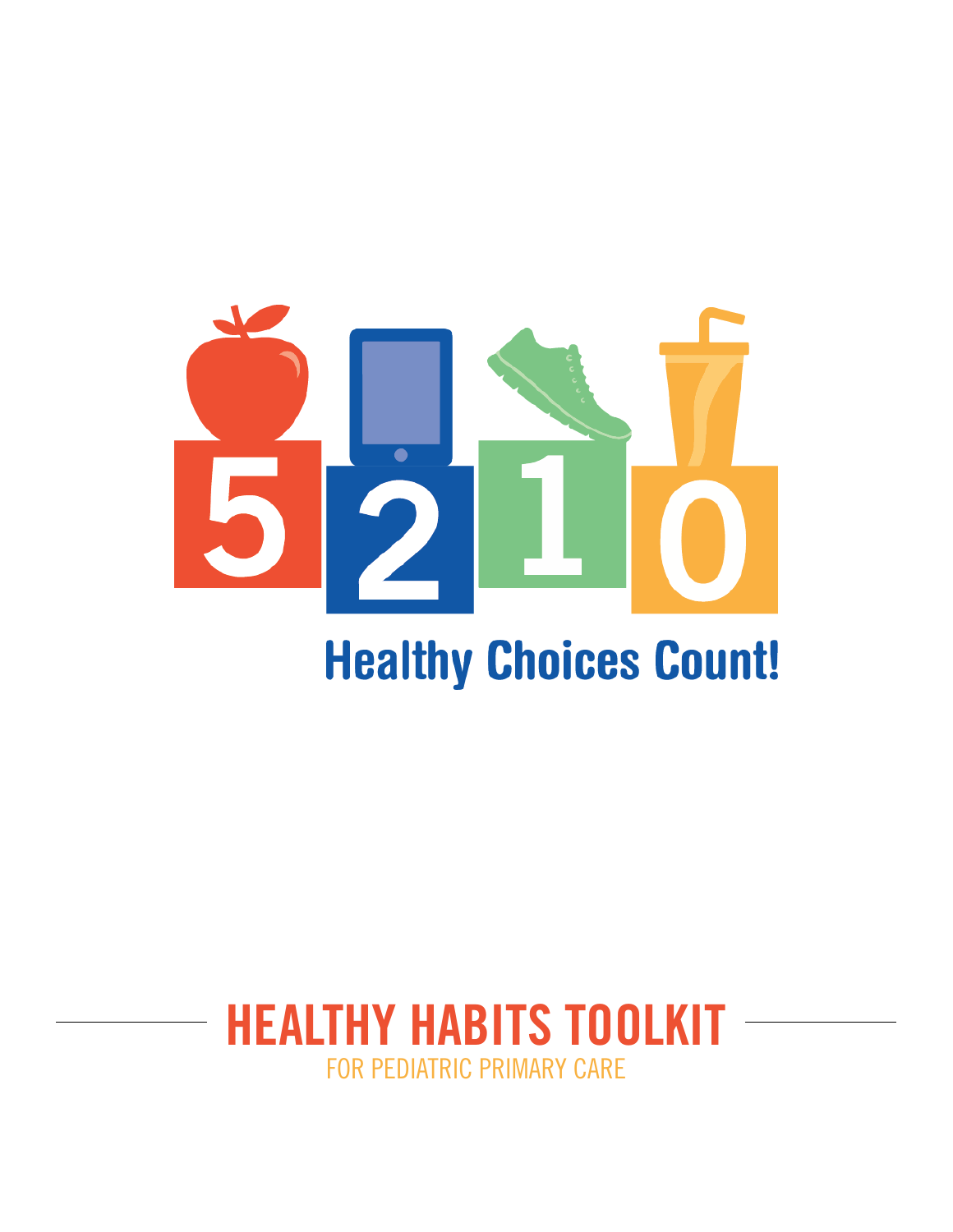# **TABLE OF CONTENTS** HEALTHY HABITS TOOLKIT

| <b>How to Use This Toolkit</b>         | 3  |
|----------------------------------------|----|
| <b>Brief Action Planning Flowchart</b> | 4  |
| <b>Motivational Interviewing</b>       | 6  |
| <b>Healthy Habits Questionnaire</b>    | 8  |
| <b>Confidence Ruler</b>                | 12 |
| <b>Goals Sheet</b>                     | 13 |
| <b>Fruits &amp; Vegetables</b>         | 14 |
| <b>Family Meals</b>                    | 15 |
| <b>Healthy Drink Choices</b>           | 16 |
| <b>Screen Time</b>                     | 17 |
| <b>Physical Activity</b>               | 18 |
| <b>Sleep</b>                           | 19 |
| <b>Healthy Eating Styles</b>           | 20 |
| <b>Portion Sizes</b>                   | 21 |
| <b>Breakfast &amp; Regular Meals</b>   | 22 |
| <b>References</b>                      | 23 |

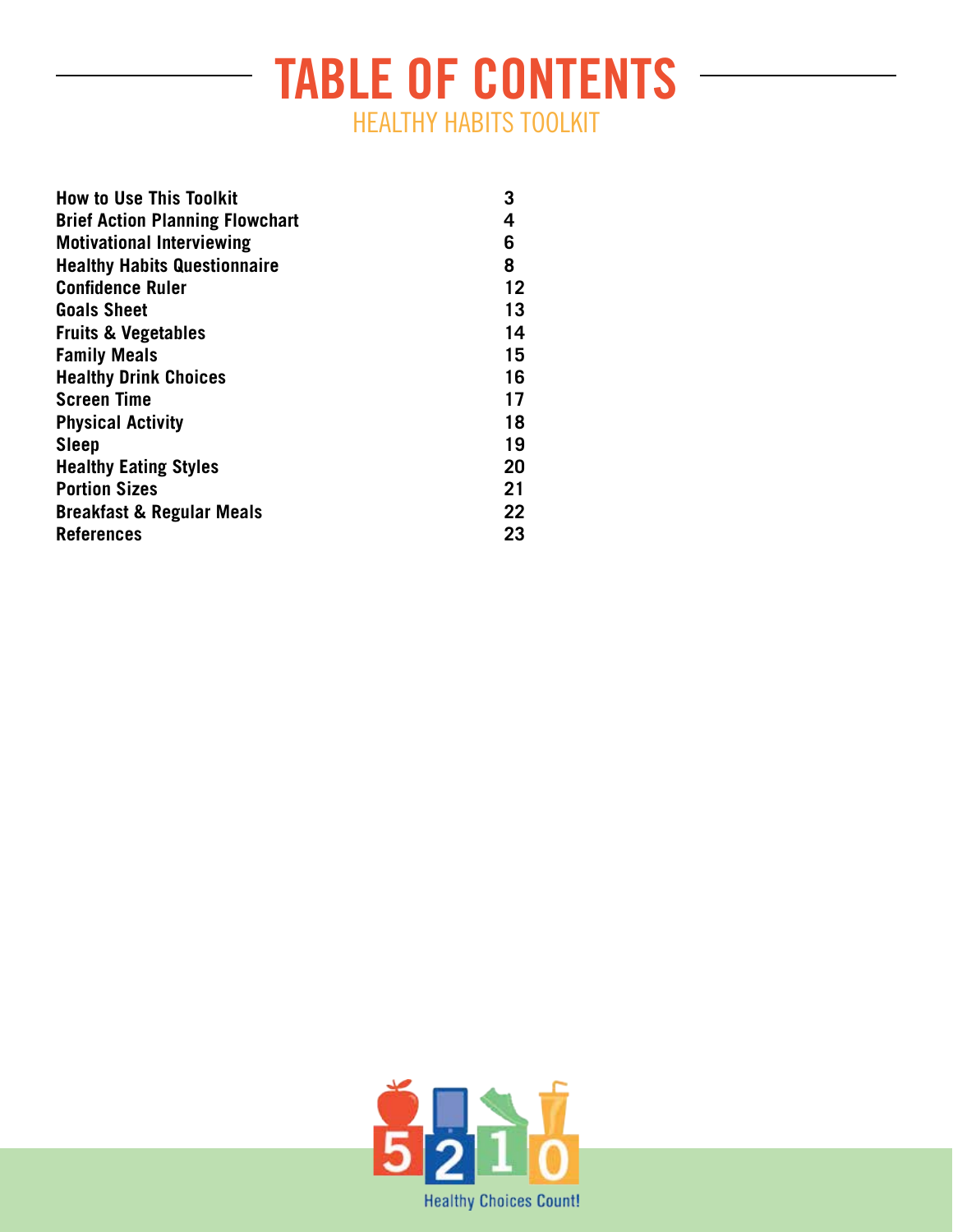# **HOW TO USE TOOLKIT** HEALTHY HABITS TOOLKIT

The purpose of this toolkit is to provide a system and structure to facilitate quick and quality conversations around healthy habits and goal-setting with parents and children using brief action planning and motivational interviewing. This toolkit contains provider guides and education materials for 9 healthy habits, including the habits referenced in the Healthy Habits Survey. Materials have been developed to include current recommendations and messages from MyPlate, 5-2-1-0, and the American Academy of Pediatrics (AAP).

#### TO GET STARTED

- Review the brief action planning flowchart
- Each provider guide is structured to follow this same format
- Review the spirit of motivational interviewing and OARS

### TO USE WITH A FAMILY

- Have family complete Healthy Habits Questionnaire.
- Follow Brief Action Planning flowchart to initiate conversation.
- Based on family response, find provider guide for associated healthy habit and follow the outlined discussion guide.
- Use confidence ruler to assess level of confidence for achieving goals.
- Document family goal in EHR to include in after-visit summary.
- Schedule follow-up: Use brief action planning flow-chart for follow-up to review progress on goals set.

#### ACKNOWLEDGMENTS

The 5210 Health Habits toolkit is the product of a collaboration between the State Chapters of Iowa and Oklahoma American Academy of Pediatrics Committees on Obesity with support from the Iowa Medical Society and the Healthiest State Initiative. Funding for this project is provided by the Iowa Department of Public Health. Thank you to all of our partners on this project for guidance and editing of the Toolkit. We would also like to thank Maren Wolff, MS, RDN, LD and Lorraine Lanningham-Foster, Ph.D. at the Iowa State University Department of Food Science and Human Nutrition for content and editing assistance.

Some materials in this tool kit have been adapted from MyPlate, Let's Go!, and the Oklahoma Chapter of the AAP.

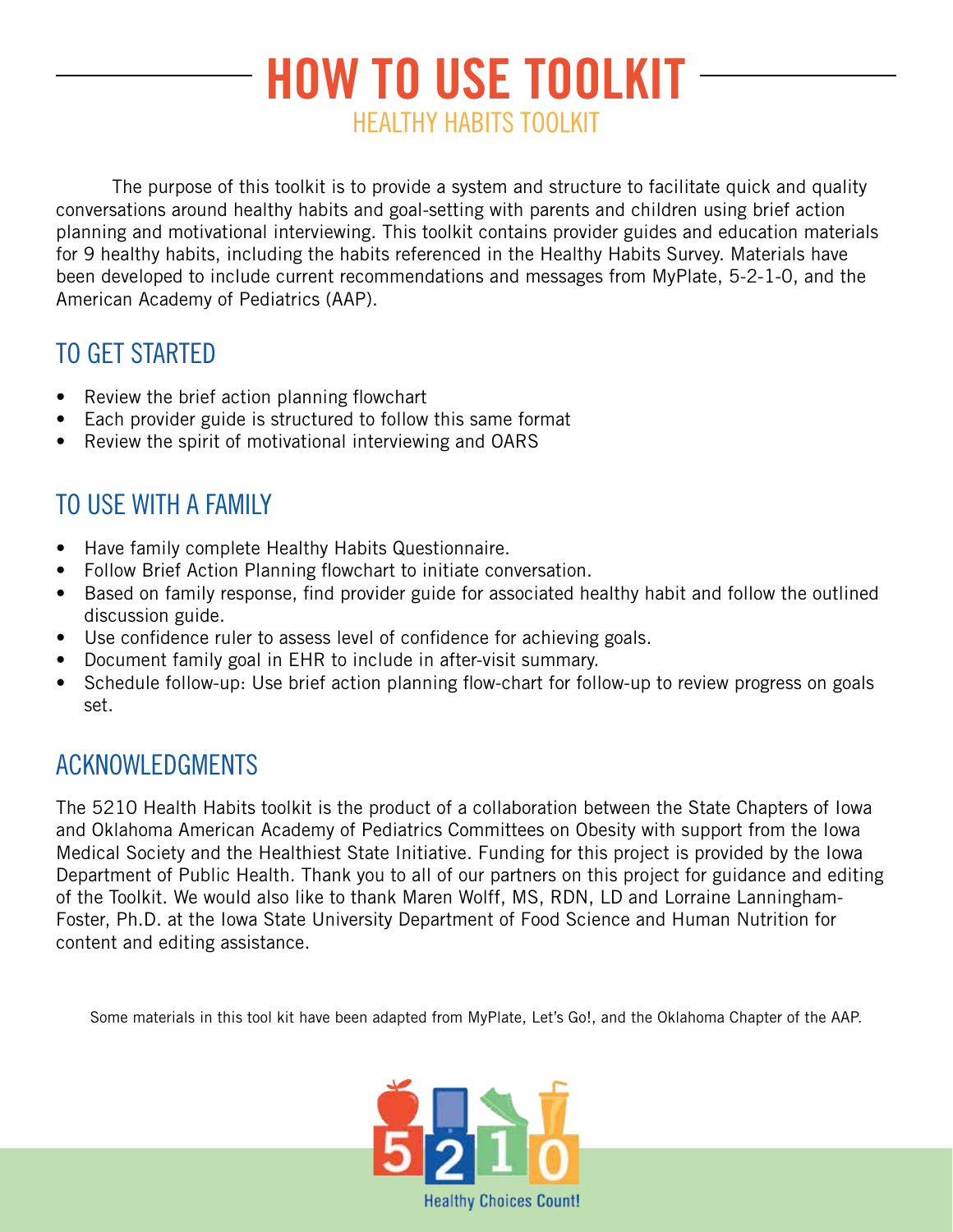## **ACTION PLANNING FLOWCHART** HEALTHY HABITS TOOLKIT



**Healthy Choices Count!**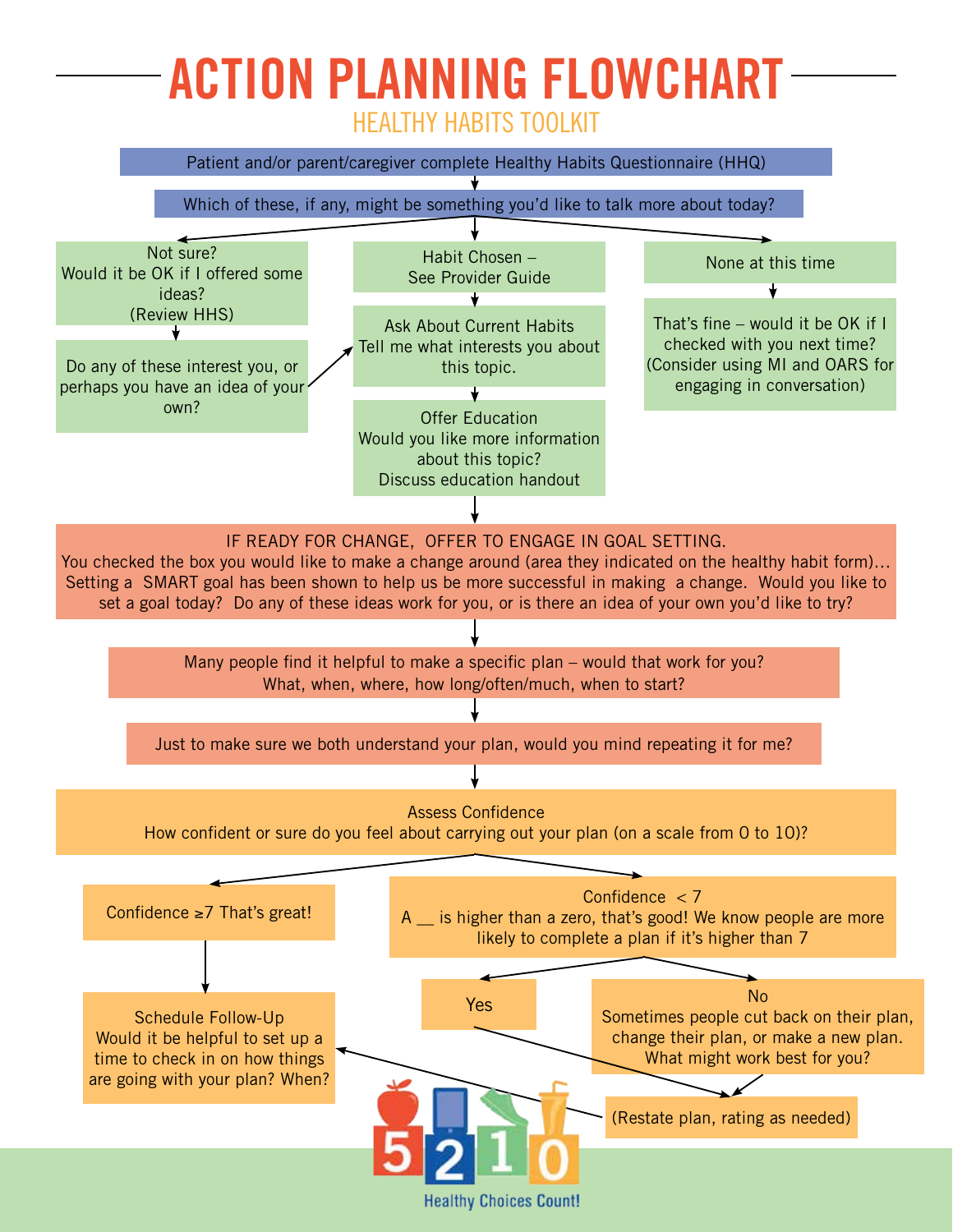# **ACTION PLANNING FLOWCHART** HEALTHY HABITS TOOLKIT



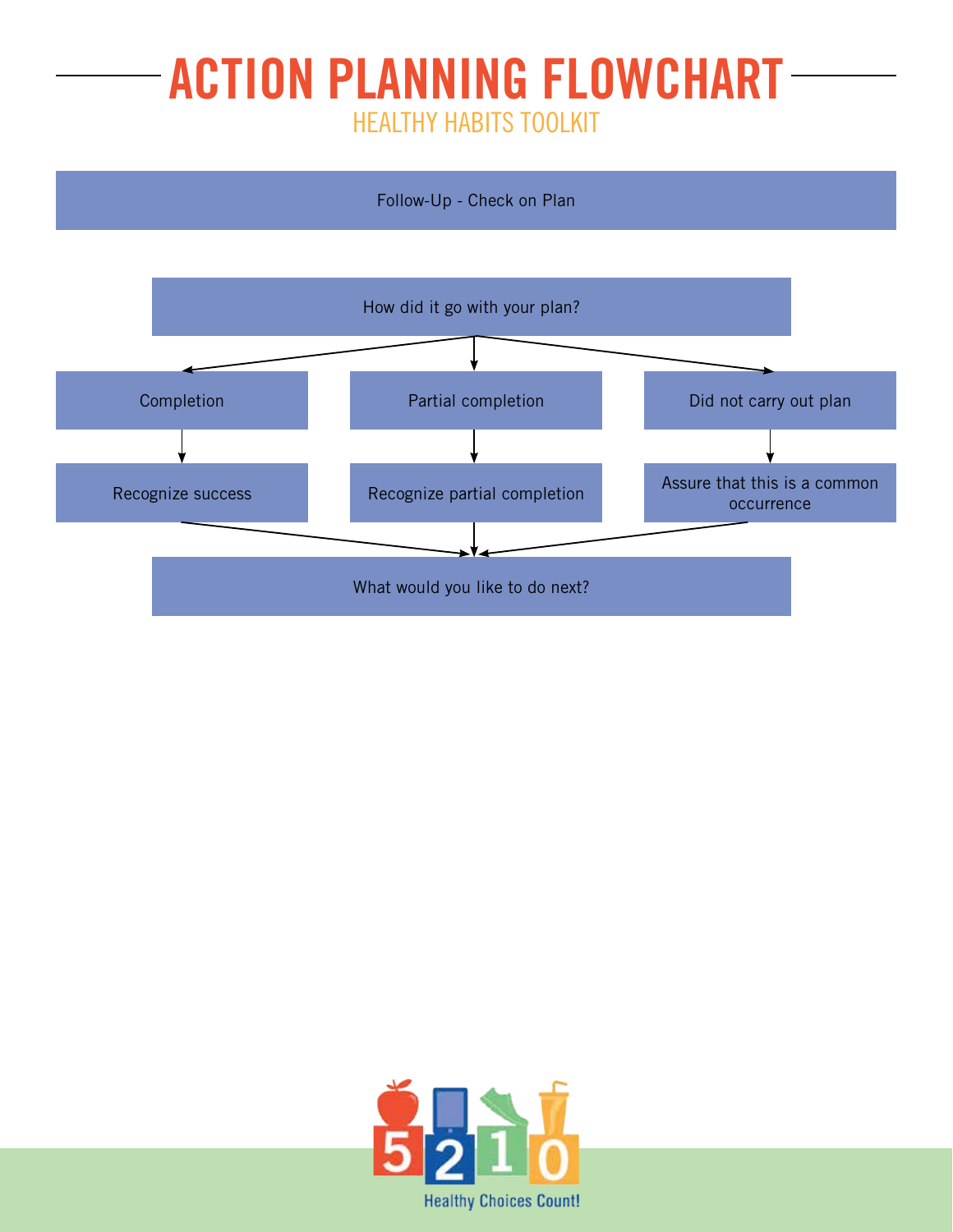# **MOTIVATIONAL INTERVIEWING** HEALTHY HABITS TOOLKIT

#### WHAT IS MOTIVATIONAL INTERVIEWING?

Motivational interviewing is a collaborative, goal-oriented method of communication with attention to the language of change. It is a way to build motivation to change behavior without using coercion or pressure. At the core of MI is the recognition of the patient being in charge of his or her behavior and the consequences, be they positive or negative, of that behavior. When using MI, you are assisting the patient in exploring their ambivalence to change and using specific skills to help them move toward change that is initiated by the patient. This is done by guiding the patient to explore behavior change in a safe setting that allows them to build their own motivation to change. Motivational Interviewing is more than a set of counseling skills; it is also a way of being with the patient in a way that allows you to experience and express empathy and support the patient's autonomy. This is often referred to as the "Spirit of MI."

#### WHY TRY MI?

- Studies show that allowing patients the opportunity to advocate for their own change is predictive of their future behavior change.
- Conversely, if we force or pressure people to make a decision about change, or if we tell them they must change, they will often argue for the status quo.
- Once a patient verbalizes an argument for change (or an argument for status quo), we can predict that their behavior will follow that argument.
- Therefore, allowing patients the opportunity to talk about why they want to change has proven benefits.

#### MI TOOLS

#### **Elicit-Provide-Elicit**

This technique is helpful in learning more about what the patient is thinking and feeling about a particular subject while providing some education or information about it in a non-threatening way. When providing information, always ask permission from the patient before sharing. This allows the patient to have a choice in whether or not he or she hears the information. Some patients may not be ready to hear information and will not have a positive reaction to the information. After providing the information, check in with your patient again to see what his or her thoughts and feelings are about it. This allows you to gauge where the patient is at with that information and move them in the direction of change talk.

#### **Change talk**

Change talk is what we hear from patients who are starting to move toward setting a goal for changing a particular behavior. By using a few tools and skills, we can help patients move in the direction of change and become more confident in their ability to set a goal and meet it. One way to help patients along the path of change is to ask them to provide pros and cons for both the new behavior and the existing behavior. The patient is generating this list and therefore feels more ownership of it than if the provider is giving it to them. They start to develop their own list of reasons to change.

#### **Readiness Ruler**

Another tool you can use is a ruler to gauge where the patient is at with their commitment to the change. You may ask a patient how important making a change is as well as their confidence in making the change using a ruler. Research has shown that the higher a patient rates his or her confidence, the more likely he or she is to meet their behavior change goal. Along with asking about where they are at on the ruler, you can also ask about why they chose that number and not one that is high or lower as well as what it would take to move that number higher. Instead of using the word "why," you might say "What made you choose a 7 instead of a 6?" or "What would it take to make this an 8 instead of a 7?"

#### **Reflections**

A reflection is a way to re-phrase what the patient has said and say it back to them. This allows the provider to clarify what the patient is saying as well as allows the patient to hear back what they are saying and further explore the topic. Reflections can be content-related or feeling-related. There are several types of reflections that can be used depending on the information that patient is giving you and the feelings the patient is expressing. Reflections help move the patient toward change talk by helping them "get clear" about what they really want.

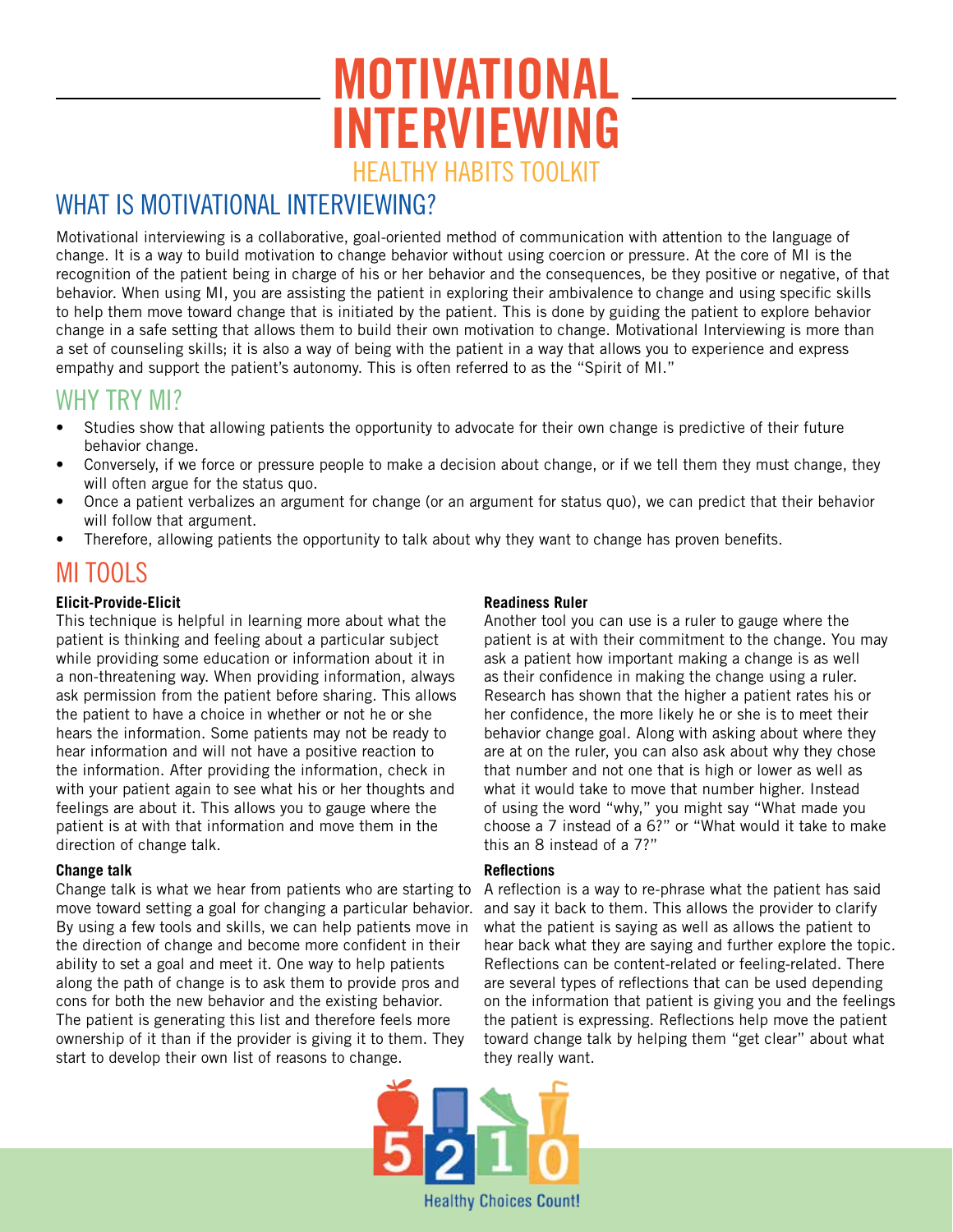

#### THE SPIRIT OF MOTIVATIONAL INTERVIEWING

These guiding principles or ways of being are the foundation of motivational interviewing (MI).

| <b>Collaboration</b> | Working together and viewing one another as equals.                                                                 |
|----------------------|---------------------------------------------------------------------------------------------------------------------|
| Acceptance           | Respecting the individual and his/her interest in changing or not changing.                                         |
| Evocation            | Bringing out the strengths that already exist in the individual and the<br>knowledge he/she has of himself/herself. |
| <b>Compassion</b>    | Caring about the individual and his/her values.                                                                     |

## **OARS**

OARS are guiding skills that facilitate engaging an individual in communication and sharing.

- **0** (Asking) Open-ended questions
- **A** Affirming
- **R** Reflecting and
- **S** Summarizing
- **Plus** Giving advice and information with permission

The spirit of MI and OARS can be used in all conversations with patients and parents/caregivers, but can be particularly helpful in having conversations when individuals are unsure about changing behaviors.

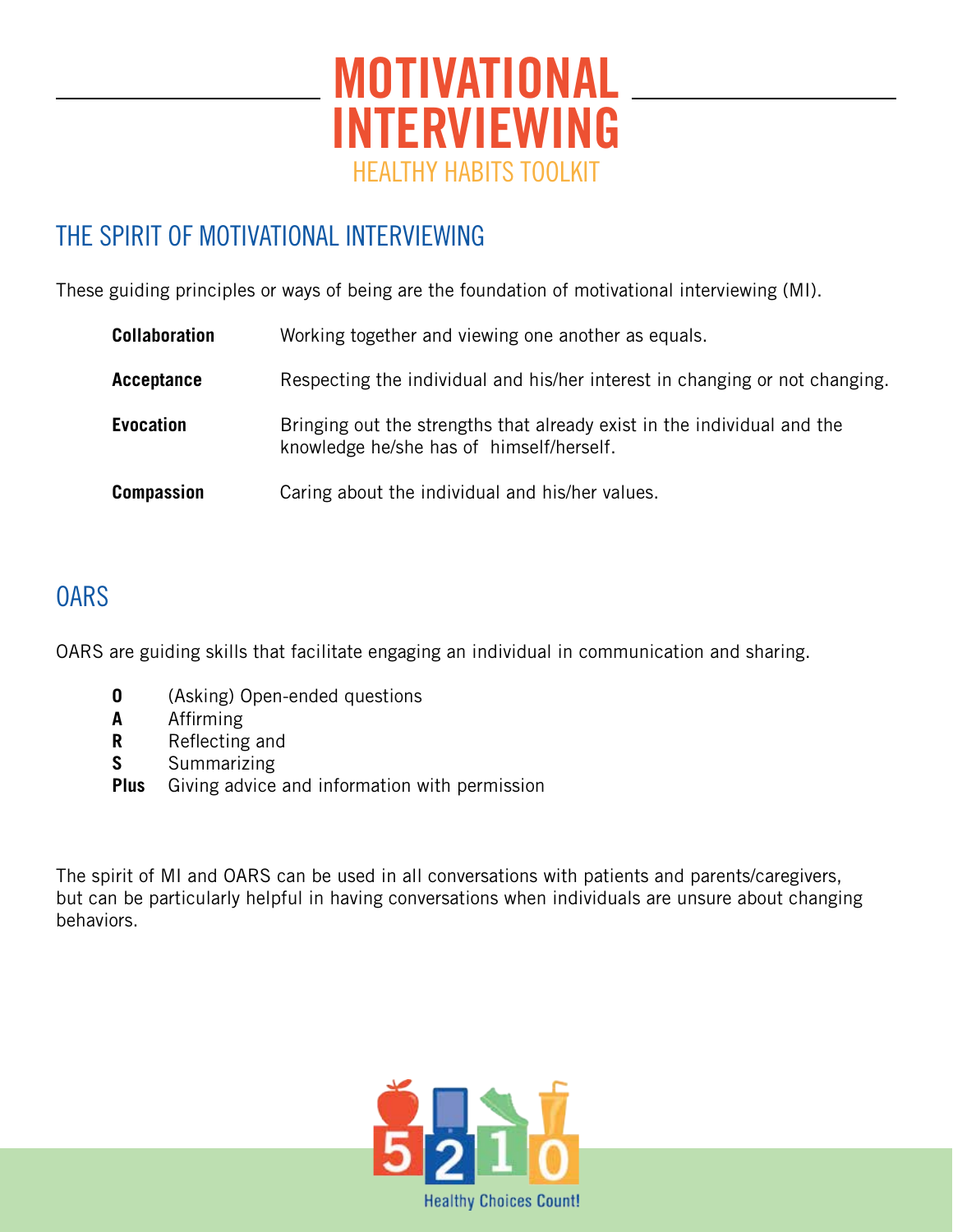# 5210 Healthy Habits Questionnaire ages 2-9

| We are interested<br>in the health and                            | One serving is most easily identified by the size of your fist.                                                         | 1. How many servings of fruits or vegetables do you have a day? _______                   |  |  |  |  |
|-------------------------------------------------------------------|-------------------------------------------------------------------------------------------------------------------------|-------------------------------------------------------------------------------------------|--|--|--|--|
| well-being of all<br>our patients.                                | 2. How many times a week does your child eat dinner at the table together with the family?                              |                                                                                           |  |  |  |  |
| Please take a<br>moment to answer                                 | 3. How many times a week does your child eat breakfast? _______                                                         |                                                                                           |  |  |  |  |
| these questions.                                                  | 4. How many times a week does your child eat fast food or takeout? _______                                              |                                                                                           |  |  |  |  |
|                                                                   |                                                                                                                         | 5. How much recreational (outside of school work) screen time does your child have daily? |  |  |  |  |
|                                                                   |                                                                                                                         | 6. Is there a television set or Internet-connected device in your child's bedroom?        |  |  |  |  |
| <b>Healthy Choices Count!</b><br>www.iowahealthieststate.com/5210 | 7. How many hours does your child sleep each night? ________                                                            |                                                                                           |  |  |  |  |
|                                                                   | 8. How much time a day does your child spend being active? _______<br>(faster breathing/heart rate or sweating)?        |                                                                                           |  |  |  |  |
|                                                                   |                                                                                                                         | 9. How many 8-ounce servings of the following does your child drink a day?                |  |  |  |  |
|                                                                   | 100% juice _______                                                                                                      | Whole milk $\frac{1}{2}$                                                                  |  |  |  |  |
|                                                                   | Water                                                                                                                   | Soda or punch _______                                                                     |  |  |  |  |
|                                                                   | Fruit or sports drinks _______                                                                                          | Nonfat (skim), low-fat (1%),                                                              |  |  |  |  |
|                                                                   |                                                                                                                         | or reduced-fat (2%) milk                                                                  |  |  |  |  |
|                                                                   | now?Please check one box.                                                                                               | 10. Based on your answers, is there ONE thing you would like to help your child change    |  |  |  |  |
|                                                                   | Eat more fruits and vegetables.                                                                                         |                                                                                           |  |  |  |  |
|                                                                   | Eat less fast food/takeout.                                                                                             |                                                                                           |  |  |  |  |
|                                                                   | Drink less soda, juice, or punch.                                                                                       |                                                                                           |  |  |  |  |
|                                                                   | Drink more water.                                                                                                       |                                                                                           |  |  |  |  |
|                                                                   | Spend less time watching TV/movies and playing video/computer games.<br>Take the TV out of the bedroom.<br>$\mathbf{L}$ |                                                                                           |  |  |  |  |
|                                                                   | Be more active $-$ get more exercise.                                                                                   |                                                                                           |  |  |  |  |
|                                                                   | Get more sleep.                                                                                                         |                                                                                           |  |  |  |  |

Please give the completed form to your clinician.  $\tanh$  you!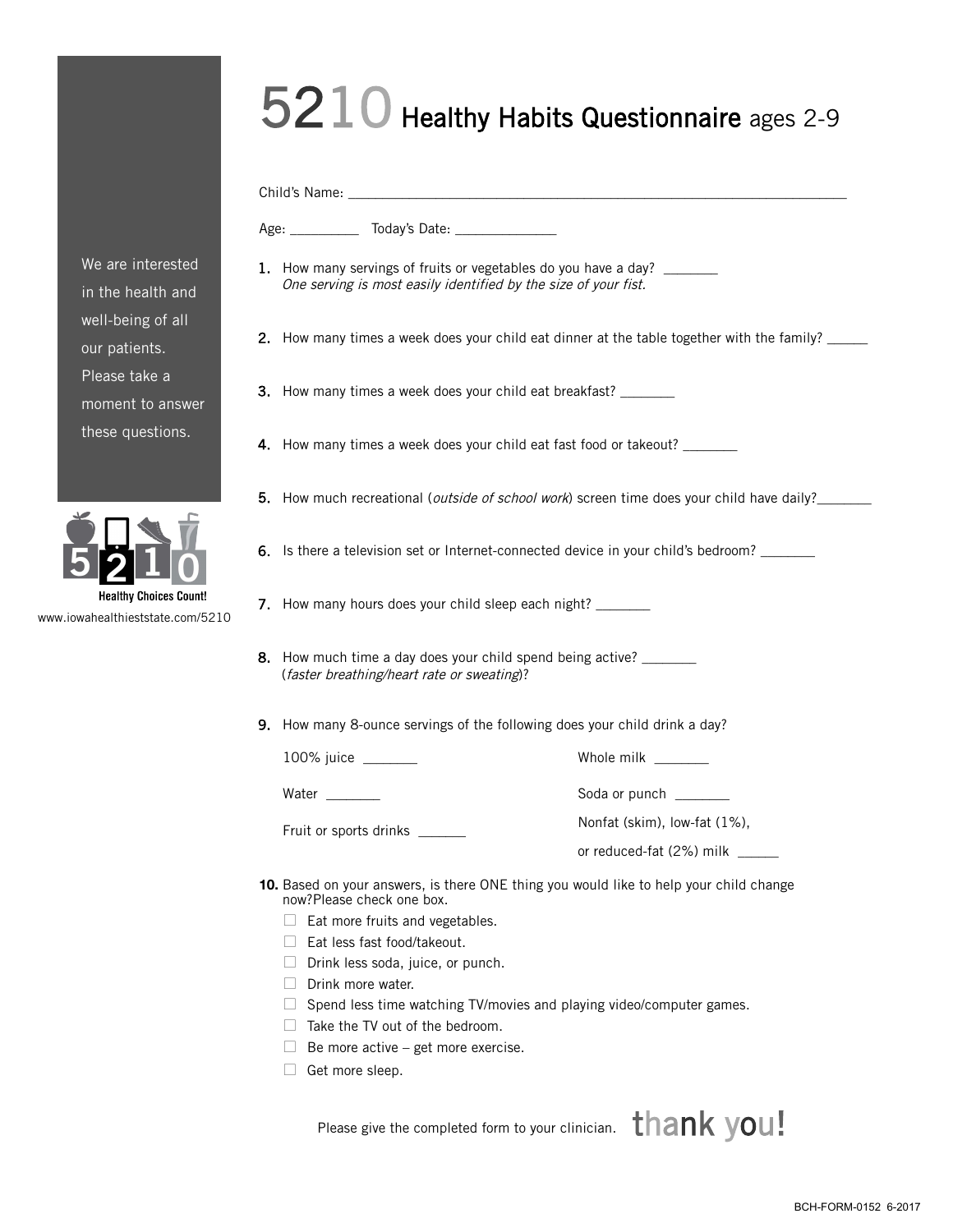# 5210 Healthy Habits Questionnaire ages 10+

|                   |                                                                                         |                                                                                                                                                                               | Your Name: The contract of the contract of the contract of the contract of the contract of the contract of the                                                |
|-------------------|-----------------------------------------------------------------------------------------|-------------------------------------------------------------------------------------------------------------------------------------------------------------------------------|---------------------------------------------------------------------------------------------------------------------------------------------------------------|
|                   |                                                                                         |                                                                                                                                                                               |                                                                                                                                                               |
|                   |                                                                                         | One serving is most easily identified by the size of your fist                                                                                                                | 1. How many servings of fruits or vegetables do you have a day? _______                                                                                       |
|                   |                                                                                         |                                                                                                                                                                               | 2. How many times a week do you eat dinner at the table together with your family?                                                                            |
| wer               |                                                                                         | <b>3.</b> How many times a week do you eat breakfast? ________                                                                                                                |                                                                                                                                                               |
|                   |                                                                                         |                                                                                                                                                                               | 4. How many times a week do you eat fast food or takeout? _______                                                                                             |
|                   |                                                                                         |                                                                                                                                                                               | 5. How much recreational (outside of school work) screen time do you have daily? _______                                                                      |
|                   |                                                                                         |                                                                                                                                                                               | 6. Is there a television set or Internet-connected device in your bedroom?                                                                                    |
| Count!<br>om/5210 |                                                                                         | 7. How many hours do you sleep each night? ________                                                                                                                           |                                                                                                                                                               |
|                   |                                                                                         | 8. How much time a day do you spend being active? _______<br>(faster breathing/heart rate or sweating)?                                                                       |                                                                                                                                                               |
|                   |                                                                                         |                                                                                                                                                                               | 9. How many 8-ounce servings of the following do you drink a day?                                                                                             |
|                   | 100% juice _______                                                                      |                                                                                                                                                                               | Whole milk _______                                                                                                                                            |
|                   | Water                                                                                   |                                                                                                                                                                               | Soda or punch _______                                                                                                                                         |
|                   |                                                                                         | Fruit or sports drinks _____                                                                                                                                                  | Nonfat (skim), low-fat (1%),<br>or reduced-fat (2%) milk                                                                                                      |
|                   | Please check one box.<br>$\mathbf{L}$<br>Drink more water.<br>$\Box$<br>Get more sleep. | Eat more fruits and vegetables.<br>Eat less fast food/takeout.<br>Drink less soda, juice, or punch.<br>Take the TV out of the bedroom.<br>Be more active - get more exercise. | 10. Based on your answers, is there ONE thing you would be intersted in changing now?<br>Spend less time watching TV/movies and playing video/computer games. |

We are interest in the health and well-being of a our patients. Please take a moment to ans these questions.



Please give the completed form to your clinician.  $t$   $hamk$  you!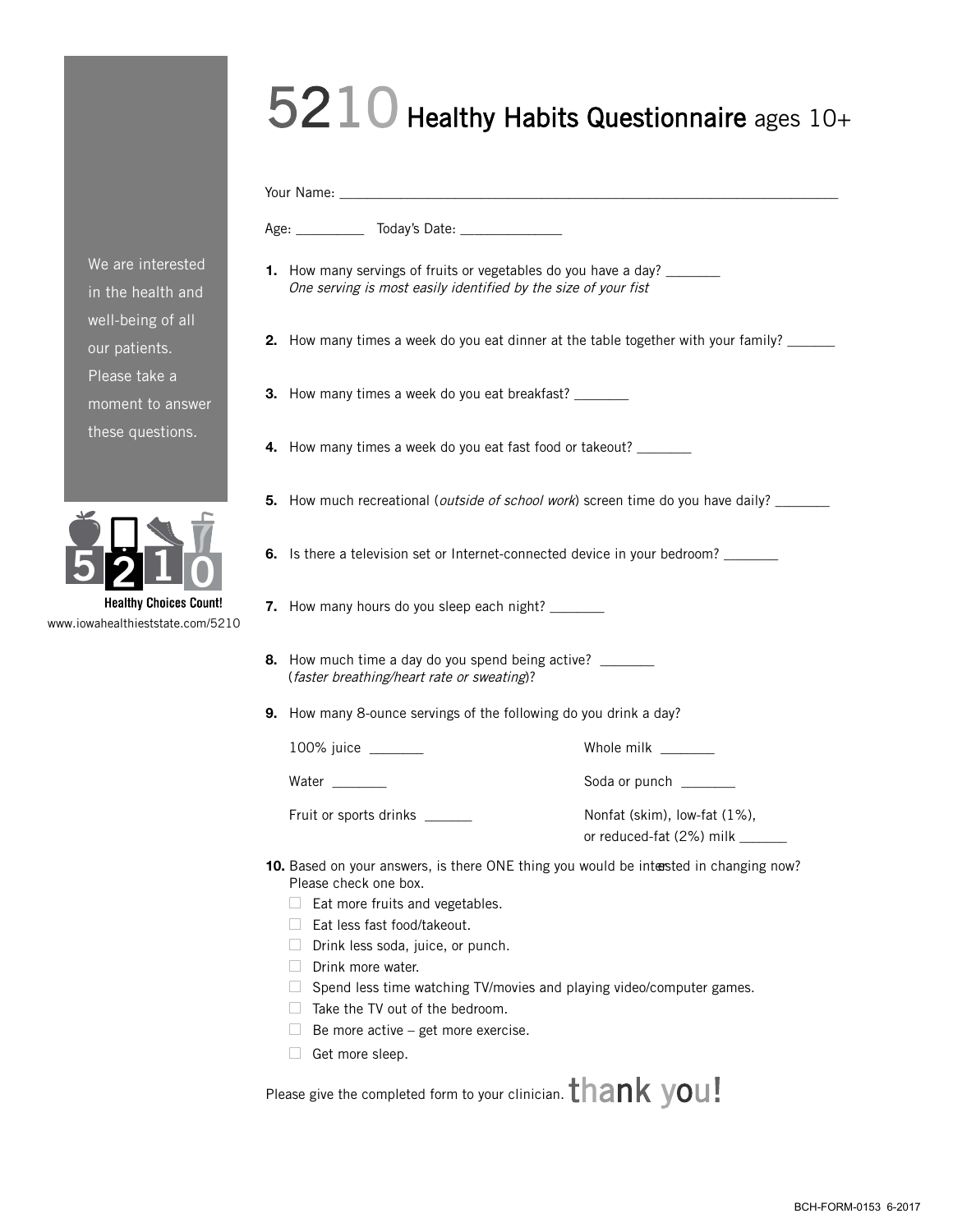# $5210$  Formulario de Hábitos Saludables edades 2 -9

Nombre del Niño

 $(a)$ :

- Edad: example Fecha de hoy:
- 1. ¿Cuantas porciones de frutas o vegetales consume al día? \_\_\_\_\_\_\_\_ Una porción se identifica más fácilmente por el tamaño de la palma de tu mano.
- 2. ¿Cuantas veces a la semana su niño(a) come su cena en la mesa en conjunto con el resto de la familia? \_\_\_\_\_\_\_
- 3. ¿Cuantas veces a la semana su niño(a) come desayuno? \_\_\_\_\_\_\_\_
- 4. ¿Cuantas veces a la semana su niño(a) come comida rápida o comidas preparadas fuera del hogar? \_\_\_\_\_\_\_\_
- 5. ¿Cuánto tiempo recreacional (fuera del trabajo escolar) su niño(a) pasa al frente de una pantalla diariamente?\_\_\_\_\_\_\_\_
- 6. ¿Hay una televisión o aparatos electrónicos conectados al Internet en la recámara de su niño(a)? \_\_\_\_\_\_\_\_
- 7. ¿Cuántas horas su niño(a) duerme cada noche?
- 8. ¿Cuánto tiempo al día se mantiene físicamente activo su niño(a)? \_\_\_\_\_\_\_ (Respiración/Ritmo Cardiaco Rápido o Sudar)?
- 9. ¿Cuántas porciones de 8 onzas su niño(a) consume diariamente de las siguientes categorías?

| $100\%$ Jugo ________        | Leche Entera                                |
|------------------------------|---------------------------------------------|
| Agua                         | Soda o ponche _______                       |
| Bebidas de Deportes o Frutas | Leche sin grasa (descremada), baja en grasa |
| (1%)                         | o leche reducida en grasa (2%) _______      |

- 10. Basándose en sus respuestas, ¿hay UNA cosa que a usted le gustaría ayudar a su niño(a) a cambiar? Por favor seleccione una de las siguientes:
- $\square$  Comer frutas y vegetales.
- $\Box$  Comer menos comida rápida/preparada fuera del hogar.
- $\Box$  Tomar menos soda, jugo, o ponche.
- $\square$  Tomar más agua.
- $\square$  Pasar menos tiempo viendo la tele/películas y jugando juegos de video/computadora.
- $\Box$  Remover la tele de la recámara.
- $\Box$  Ser más activo hacer más ejercicio.
- □ Dormir más

Por favor entregue el formulario completado a su médico. Gracias!

Estamos interesados en la salud y bienestar de todos nuestros pacientes. Por favor tome un momento para contestar las siguientes preguntas.



**Healthy Choices Count!** www.iowahealthieststate.com/5210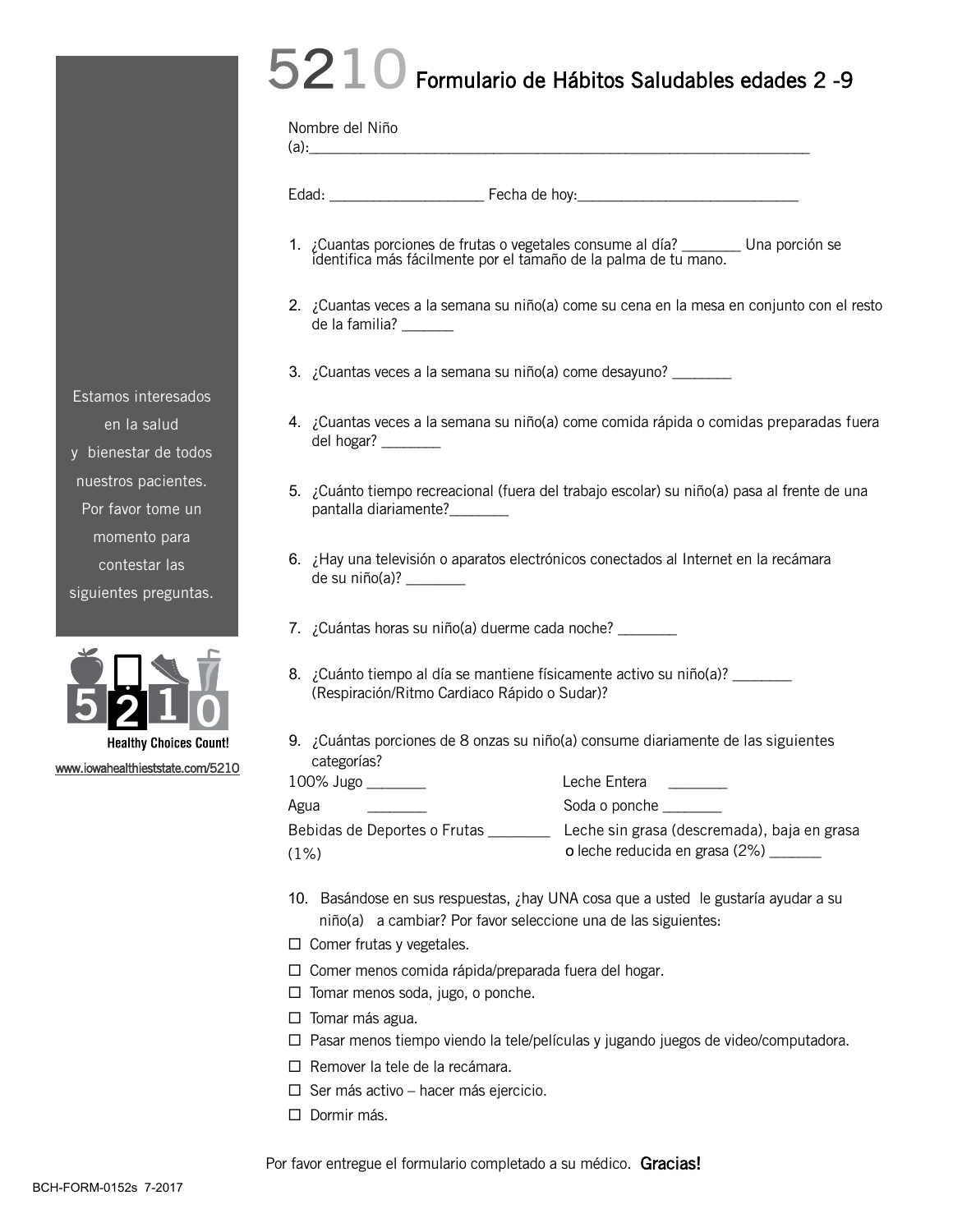# 5210 Formulario de Hábitos Saludables edades 10+

|    | Edad: Fecha de hoy: _____________                                                                                  |                                                                                             |
|----|--------------------------------------------------------------------------------------------------------------------|---------------------------------------------------------------------------------------------|
| 1. | ¿Cuantas porciones de frutas y vegetales tu consumes al día?                                                       | Una porción se identifica más fácilmente por el tamaño de la palma de tu mano.              |
| 2. | familia?                                                                                                           | ¿Cuantas veces a la semana tú comes tu cena en la mesa en conjunto con el resto de la       |
| 3. | ¿Cuantas veces a la semana tú comes desayuno? _______                                                              |                                                                                             |
| 4. | fuera del hogar? ________                                                                                          | ¿Cuantas veces a la semana tú comes comida rápida o comidas preparadas                      |
| 5. | pantalla diariamente? _______                                                                                      | ¿Cuánto tiempo recreacional (fuera del trabajo escolar) tú pasas al frente de la            |
| 6. | ¿Hay una televisión o aparatos electrónicos conectados al Internet<br>en tu recámara? _______                      |                                                                                             |
| 7. | ¿Cuántas horas tú duermes cada noche?                                                                              |                                                                                             |
| 8. | ¿Cuánto tiempo al día te mantienes físicamente activo(a)? ________<br>(Respiración/Rit-mo Cardiaco Rápido o Sudar) |                                                                                             |
| 9. |                                                                                                                    | ¿Cuantas porciones de 8 onzas consumes diariamente de las siguientes categorías?            |
|    |                                                                                                                    | Leche Entera _______                                                                        |
|    | Agua ________                                                                                                      | Soda o Ponche                                                                               |
|    | Bebidas de Deportes o Frutas _____                                                                                 | Leche sin grasa (descremada), baja en grasa (1%),<br>o leche reducida en grasa (2%) _______ |

10. Basándote en tus respuestas, ¿hay UNA cosa que te interesaría cambiar ahora?

Por favor selecciona una de las siguientes:

- $\square$  Comer más frutas y vegetales.
- □ Comer menos comida rápida/preparada fuera del hogar.
- $\Box$  Tomar menos soda, jugo, o ponche.
- $\square$  Tomar más agua.
- $\Box$  Pasar menos tiempo viendo la tele/películas y jugando juegos de video/computadora.
- $\Box$  Remover la tele de la recámara.
- $\Box$  Ser más activo hacer más ejercicio.
- $\square$  Dormir mas

Por favor entregue el formulario completado a su médico. Gracias!

Estamos interesados en la salud y bienestar de todos nuestros pacientes. Por favor tome un momento para contestar las siguientes preguntas.



www.iowahealthieststate.com/5210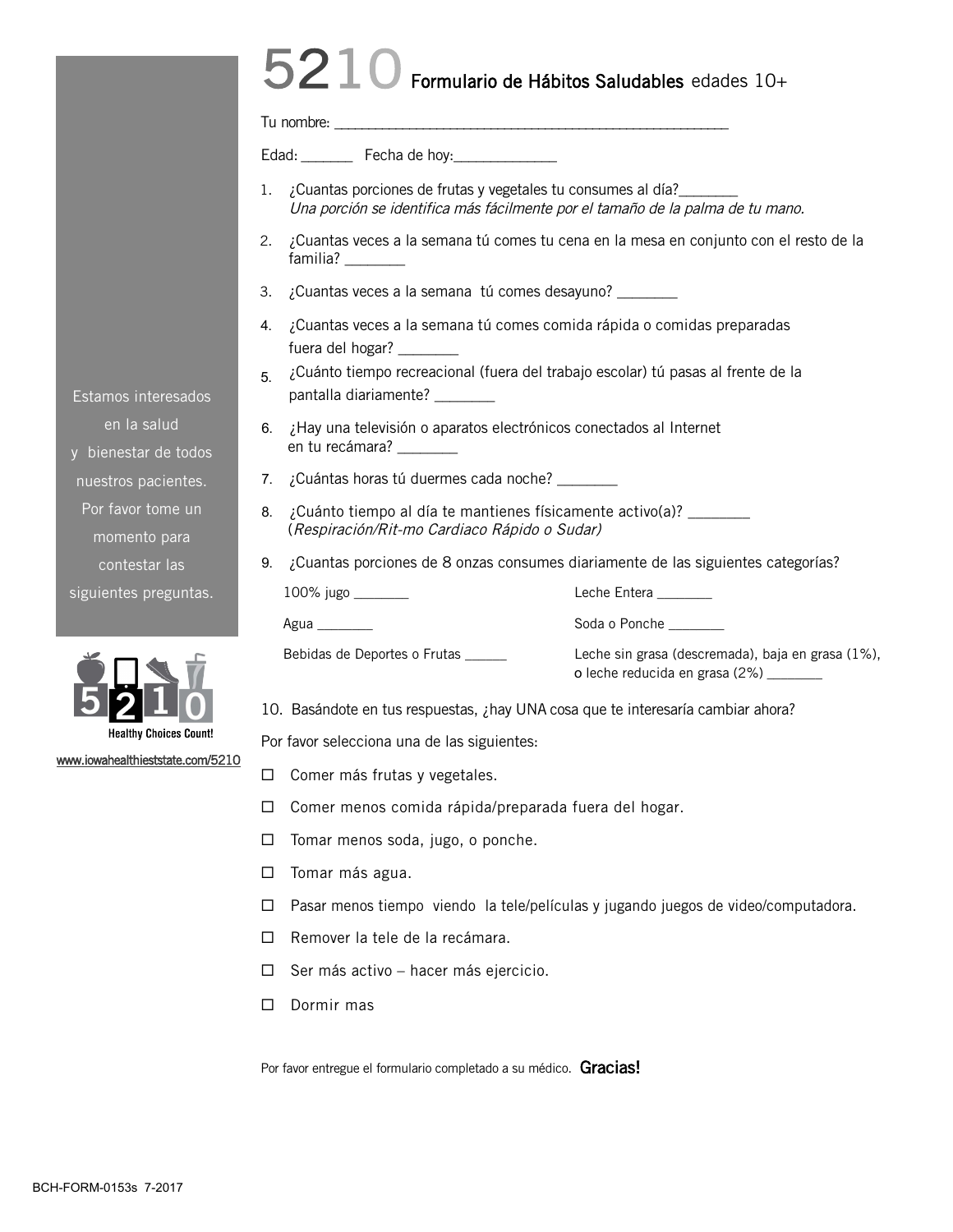# **CONFIDENCE RULER** HEALTHY HABITS TOOLKIT

On a scale of 1 to 10, how confident or sure do you feel about carrying out your plan?



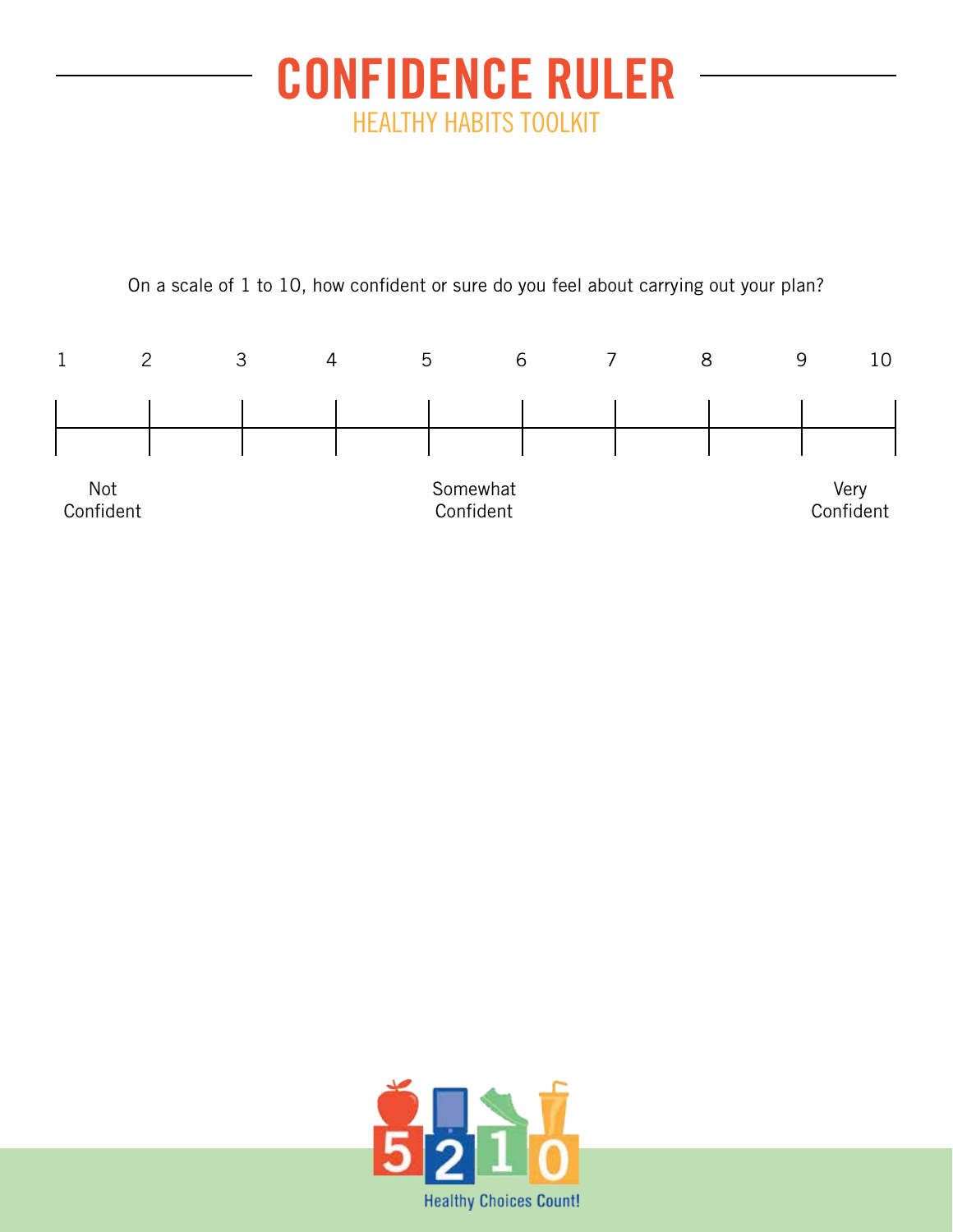

## RECORD YOUR GOALS

| Date:          |  |
|----------------|--|
| <b>GOAL 1:</b> |  |
| <b>GOAL 2:</b> |  |
| <b>GOAL 3:</b> |  |
| Follow Up:     |  |

## TRACK YOUR GOALS

| MONTH:        |               |                |                  |                 |               |                 |
|---------------|---------------|----------------|------------------|-----------------|---------------|-----------------|
| <b>SUNDAY</b> | <b>MONDAY</b> | <b>TUESDAY</b> | <b>WEDNESDAY</b> | <b>THURSDAY</b> | <b>FRIDAY</b> | <b>SATURDAY</b> |
|               |               |                |                  |                 |               |                 |
|               |               |                |                  |                 |               |                 |
|               |               |                |                  |                 |               |                 |
|               |               |                |                  |                 |               |                 |

| MONTH:<br>the control of the control of |               |                |           |                 |               |                 |
|-----------------------------------------|---------------|----------------|-----------|-----------------|---------------|-----------------|
| <b>SUNDAY</b>                           | <b>MONDAY</b> | <b>TUESDAY</b> | WEDNESDAY | <b>THURSDAY</b> | <b>FRIDAY</b> | <b>SATURDAY</b> |
|                                         |               |                |           |                 |               |                 |
|                                         |               |                |           |                 |               |                 |
|                                         |               |                |           |                 |               |                 |
|                                         |               |                |           |                 |               |                 |

| MONTH:        |               |                |           |                 |               |                 |
|---------------|---------------|----------------|-----------|-----------------|---------------|-----------------|
| <b>SUNDAY</b> | <b>MONDAY</b> | <b>TUESDAY</b> | WEDNESDAY | <b>THURSDAY</b> | <b>FRIDAY</b> | <b>SATURDAY</b> |
|               |               |                |           |                 |               |                 |
|               |               |                |           |                 |               |                 |
|               |               |                |           |                 |               |                 |
|               |               |                |           |                 |               |                 |

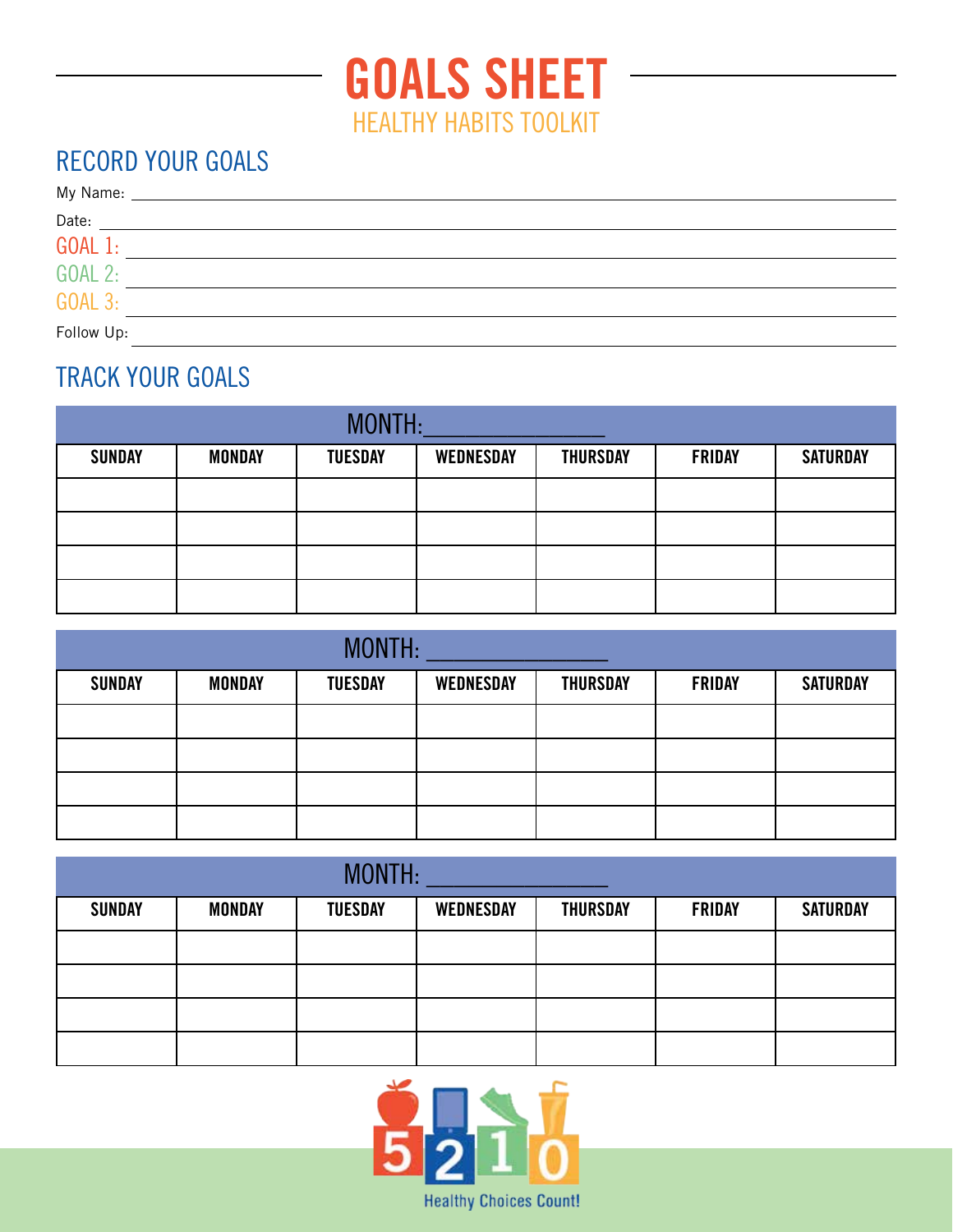# **FRUITS & VEGETABLES** HEALTHY HABITS TOOLKIT

#### STEP 1: ASK ABOUT CURRENT HABITS

- Tell me what interests you about eating more fruits and vegetables.
- What would you like to be different?
- Tell me about fruits and vegetables your child likes to eat.
- Tell me about a typical dinner meal for your family.

#### STEP 2: OFFER EDUCATION

"Would you like me to share more information about eating more fruits and vegetables?"

If yes, discuss education handout. (If no, skip to goal setting)

#### Why is this important:

- "What we eat matters for our bodies. Eating 5 or more fruits and vegetables each day is important because they have lots of nutrition, and different colors of fruits and vegetables have different vitamins and minerals."
- "Healthy eating styles, especially including fruits and vegetables, can help prevent diseases like type 2 diabetes, cancer, and heart disease."

What is recommended:

• "It is recommended that children eat 5 or more servings of fruits and vegetables every day. This handout has some examples of what 1 serving of fruit or vegetables looks like."

How to implement:

- "The tips on this sheet are just a few ideas of how to eat more fruits and vegetables."
- "What are your thoughts about this?"

#### STEP 3: ENGAGE IN GOAL-SETTING

- "Do any of these ideas work for you, or is there an idea of your own you'd like to try?"
- "Many people find it helpful to make a specific plan – would that work for you?" Discuss what, when, where, how long/often/much, and when to start.
- "Just to make sure we both understand your plan, would you mind repeating it for me?"

#### STEP 4: ASSESS CONFIDENCE & SCHEDULE FOLLOW-UP

- "On a scale of 1 to 10, how confident or sure do you feel about carrying out your plan?"
	- Confidence >7 : "That's great!"
	- Confidence  $<$ 7: "A  $\_\_$  is higher than a zero, that's good! We know people are more likely to complete a plan if it's higher than 7. Any ideas about what might raise your confidence?"
- "Would it be helpful to set up a time to check in on how things are going with your plan? When works best?"

- For obesity management: Long term changes in diet quality in overweight or obese children are inversely associated with BMI scores.
- Processed foods, fast foods, and other foods that are high in fats and sugar while providing no nutritional benefits should be substituted with whole and unprocessed foods.
- Fruits and vegetables have not been correlated directly to BMI, but they do provide many important nutrients. An increase of intake in these food groups is beneficial for the patient.
- Dietary fiber is shown to have a protective effect against obesity, diabetes, hypertension and cardiovascular disease.<sup>1</sup>

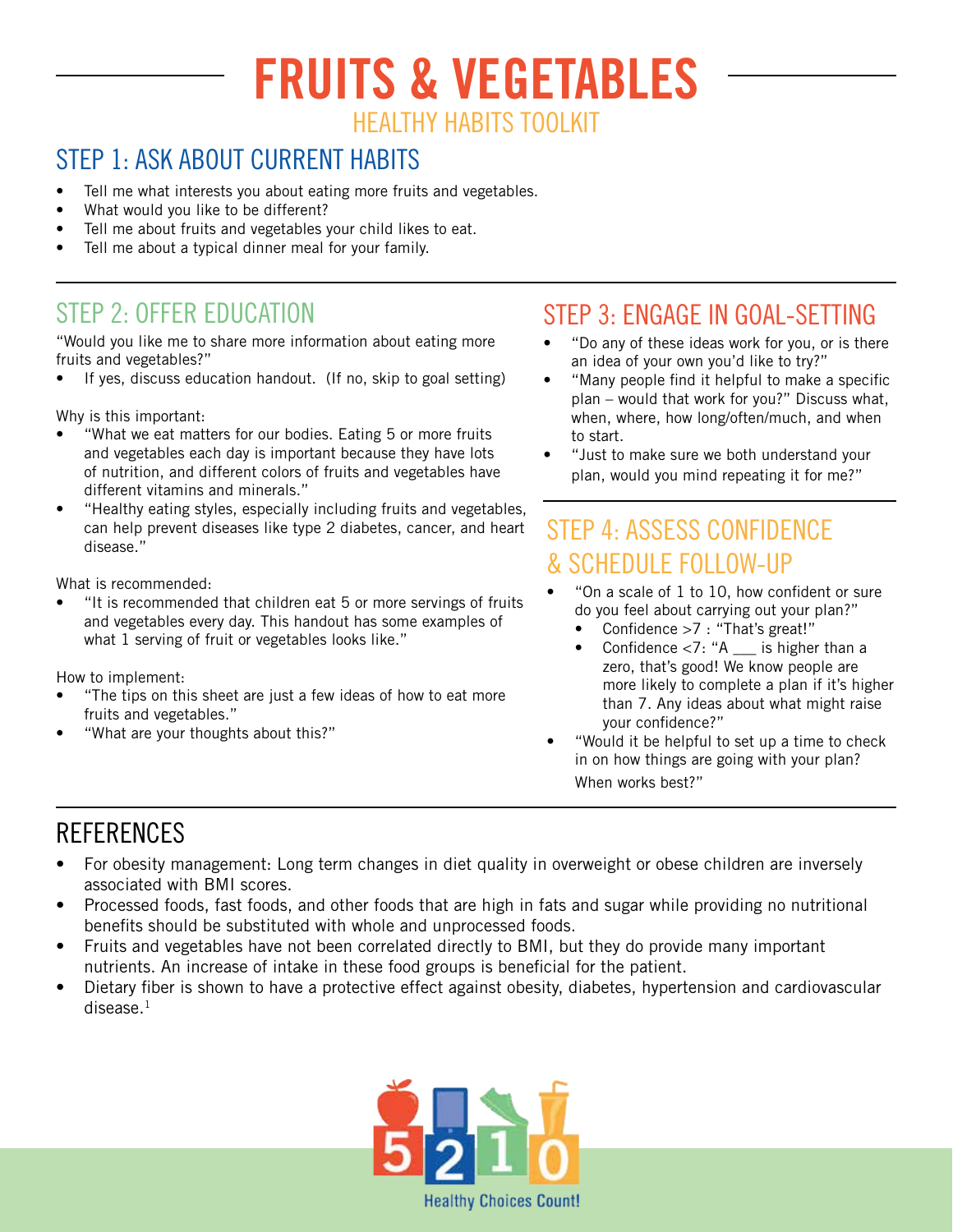# **FAMILY MEALS** HEALTHY HABITS TOOLKIT

#### STEP 1: ASK ABOUT CURRENT HABITS

- Tell me what interests you about family meals.
- What would you like to be different?
- Tell me about a typical family meal at your house.
- Tell me about how you decide what meals your family eats.

#### STEP 2: OFFER EDUCATION

"Would you like me to share more information about family meals?" If yes, discuss education handout. (If no, skip to goal setting)

- Why is this important:
- "Children who regularly eat with their families are more likely to eat fruits, vegetables, and whole grains. Overall, meals eaten at home tend to be healthier than meals eaten while dining out because of sodium, unhealthy fats, and portion sizes. Sharing meals as a family is also important because it allows a time for healthy communication. Overall, your child's health can benefit from family meals."

What is recommended:

• "Eat as many meals together as your family can, and when you can, choose to eat at home."

How to implement:

- "The tips on this sheet are just a few ideas of how to have positive family meal experiences."
- "What are your thoughts about this?"

#### STEP 3: ENGAGE IN GOAL-SETTING

- "Do any of these ideas work for you, or is there an idea of your own you'd like to try?"
- "Many people find it helpful to make a specific plan – would that work for you?" Discuss what, when, where, how long/often/much, and when to start.
- "Just to make sure we both understand your plan, would you mind repeating it for me?"

#### STEP 4: ASSESS CONFIDENCE & SCHEDULE FOLLOW-UP

- "On a scale of 1 to 10, how confident or sure do you feel about carrying out your plan?"
	- Confidence >7 : "That's great!"
	- Confidence  $<$ 7: "A is higher than a zero, that's good! We know people are more likely to complete a plan if it's higher than 7. Any ideas about what might raise your confidence?"
- "Would it be helpful to set up a time to check in on how things are going with your plan? When works best?"

- Family meals reduce odds for becoming overweight, eating unhealthy foods, and disordered eating, along with increasing healthy food intake.2
- Away-from-home dinner sources are linked with increased weight status and body composition. When families reported at least one away from home dinner purchase in the past week, mean body fat percent, metabolic risk, and insulin levels were significantly greater than those with less fast-food purchases.<sup>3</sup>
- Studies recommend that stressing the relative importance of family meal time and teaching how to plan ahead encourages the best health outcomes.4
- The amount of food parents serve themselves is significantly tied to the amount of food they serve their children. When children are served more, they eat more. Encourage healthy portions for the whole family to reduce the risk of the child overeating.5
- TV watching during mealtime can negate the positive influences of mealtime. Children who watched TV while eating dinner had decreased intake of fruits and veggies and increased intake of fast food and sugar-sweetened beverages than those who do not watch TV.6

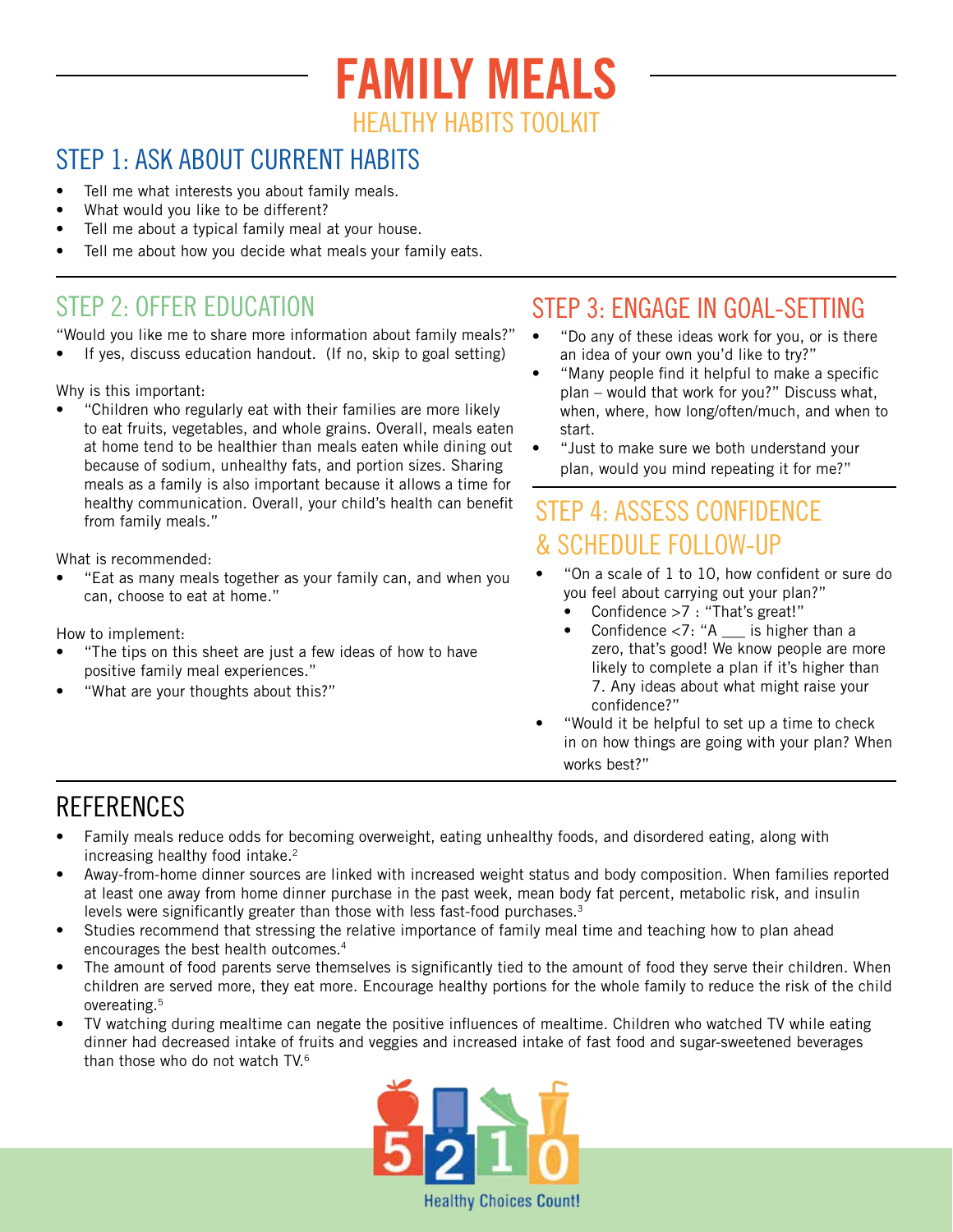# **HEALTHY DRINK CHOICES** HEALTHY HABITS TOOLKIT

#### STEP 1: ASK ABOUT CURRENT HABITS

- Tell me what interests you about healthy drink choices.
- What would you like to be different?
- Tell me about what your child usually drinks.
- Tell me about any water or milk that your child drinks.

#### STEP 2: OFFER EDUCATION

"Would you like me to share more information about healthy drink choices?"

If yes, discuss education handout. (If no, skip to goal setting)

#### Why is this important:

- "Water and milk are the best drink choices because they both have important things our bodies need. Water is important for lots . of things our bodies do, like keeping a normal temperature and breaking down the food we eat so the body can use it. Most of the body is made up of water – 60-75%! Milk has calcium that is important for healthy growth and making strong bones."
- "It is important to avoid sugar-sweetened drinks like soda pop, juice, sports drinks, and energy drinks because they can lead to excess weight and be harmful for our teeth."

#### What is recommended:

- "Water is recommended to be the main drink that children have with meals and during the day. Children need 2-3 cups of dairy per day, such as low-fat or fat-free milk."
- "It is recommended to aim for 0 sugary drinks per day."

#### How to implement:

- "The tips on this sheet can be helpful for making healthier drink choices."
- "What are your thoughts about this?"

#### STEP 3: ENGAGE IN GOAL-SETTING

- "Do any of these ideas work for you, or is there an idea of your own you'd like to try?"
- "Many people find it helpful to make a specific plan – would that work for you?" Discuss what, when, where, how long/often/much, and when to start.
- "Just to make sure we both understand your plan, would you mind repeating it for me?"

#### STEP 4: ASSESS CONFIDENCE & SCHEDULE FOLLOW-UP

- "On a scale of 1 to 10, how confident or sure do you feel about carrying out your plan?"
	- Confidence >7 : "That's great!"
	- Confidence  $<$ 7: "A  $\_\_$  is higher than a zero, that's good! We know people are more likely to complete a plan if it's higher than 7. Any ideas about what might raise your confidence?"
- "Would it be helpful to set up a time to check in on how things are going with your plan? When works best?"

- SSBs contribute more calories to the diet and excess weight gain than any other single food or beverage.<sup>7</sup>
- Studies consistently show an association between SSB consumption and metabolic disease, including hypertension, non-alcoholic fatty liver disease, visceral adiposity, insulin resistance and the development of Type 2 Diabetes Mellitus.<sup>7</sup>
- For each additional SSB consumed by a pediatric patient per day, odds of becoming obese are increased by 60%.<sup>7</sup>
- Individuals who are aware of recommended caloric needs and nutritional content of their beverages drank nine fewer SSBs per month on average than those who were not as well informed.<sup>8</sup>
- Reducing SSB consumption by only 25% has been estimated to reduce weight by 4.5lb/year in children. This change would decrease the prevalence of pediatric overweight and obesity from 32% to 27% and 17% to 14% respectively.<sup>9</sup>

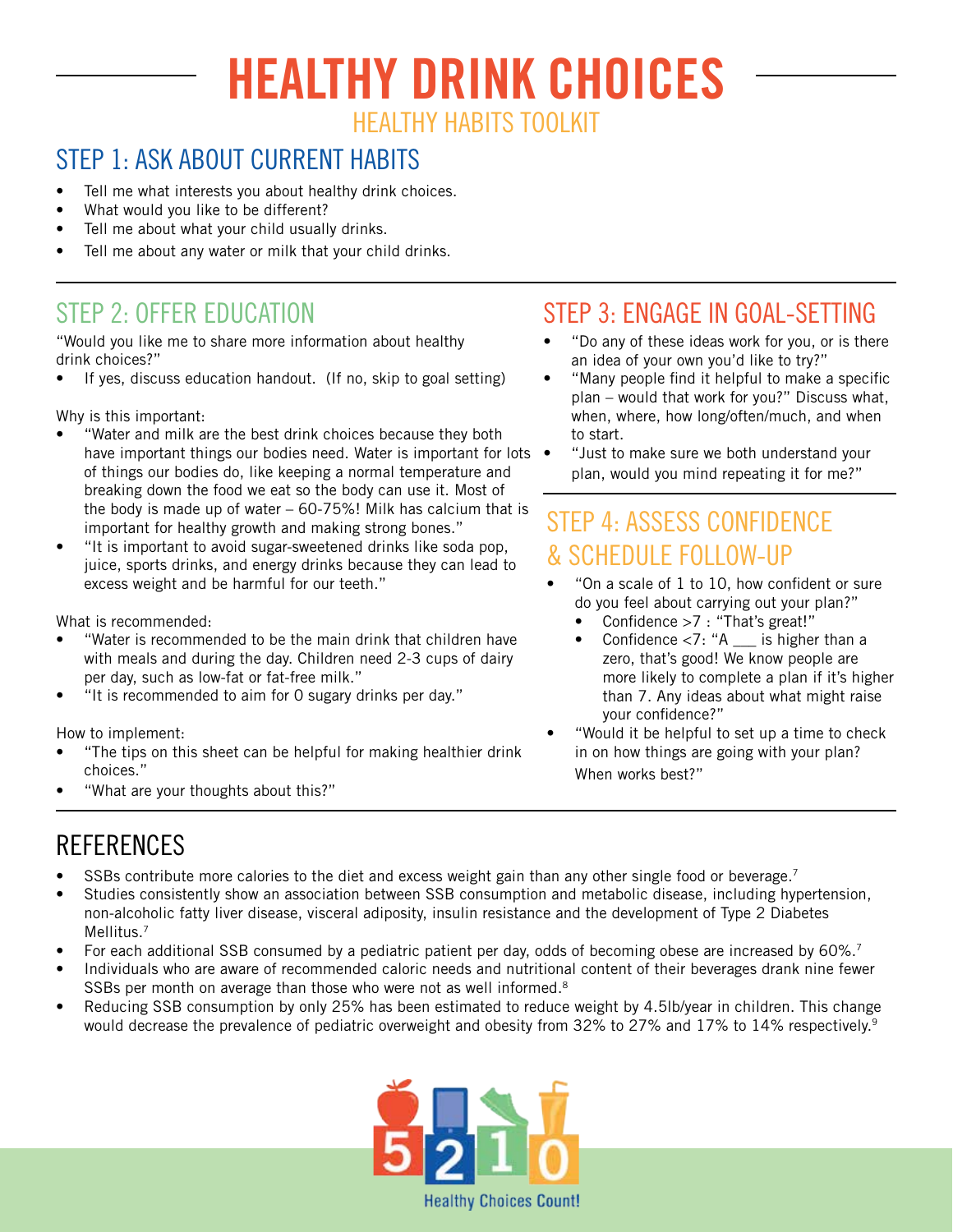# **SCREEN TIME** HEALTHY HABITS TOOLKIT

### STEP 1: ASK ABOUT CURRENT HABITS

- Tell me what interests you about screen time.
- What would you like to be different?
- Tell me about your child's screen time habits.
- Tell me about where your child has screen time at home.

#### STEP 2: OFFER EDUCATION

"Would you like me to share more information about screen time?"

If yes, discuss education handout. (If no, skip to goal setting)

Why is this important:

• "Limiting screen time is important for our health. Screen time often replaces physical activity because we're more likely to sit while having screen time. Too much TV can also lower reading scores and cause attention problems. Screen time can cause us to eat more because we get distracted and we're exposed to food advertising. Also, having screens in the bedroom can make it hard to get a good night's sleep because we might stay up later having screen time."

What is recommended:

• "It is recommended to limit recreational screen time to no more than 2 hours per day for children 2 years of age and older, and no screen time for children under 2. It is also recommended to keep screens out of the bedrooms and turn off screens during meal time and snack time."

How to implement:

- "The tips on this sheet are just a few ideas of how to have healthier screen time habits."
- "What are your thoughts about this?"

#### STEP 3: ENGAGE IN GOAL-SETTING

- "Do any of these ideas work for you, or is there an idea of your own you'd like to try?"
- "Many people find it helpful to make a specific plan – would that work for you?" Discuss what, when, where, how long/often/much, and when to start.
- "Just to make sure we both understand your plan, would you mind repeating it for me?"

### STEP 4: ASSESS CONFIDENCE & SCHEDULE FOLLOW-UP

- "On a scale of 1 to 10, how confident or sure do you feel about carrying out your plan?"
	- Confidence >7 : "That's great!"
	- Confidence  $<$ 7: "A  $\quad$  is higher than a zero, that's good! We know people are more likely to complete a plan if it's higher than 7. Any ideas about what might raise your confidence?"
- "Would it be helpful to set up a time to check in on how things are going with your plan? When works best?"

- Increased parental screen monitoring is shown to decrease sedentary behavior.<sup>10</sup>
- Screen-based activities promote overeating. Mechanisms include interrupting physiologic food regulation, acting as a conditioned cue to eat, and effecting the stress-induced reward system.<sup>11</sup>
- Children consume more food when exposed to food advertising. Studies suggest that food advertising primes automatic eating behaviors and influences children in more ways than just brand preference.<sup>12</sup>
- Children with a TV in their bedroom are more likely to be overweight and watch more TV than children without a TV in their bedroom.<sup>13</sup>
- Children who replace TV time with other sedentary activities may still decrease their risk of obesity.<sup>14,15</sup>
- When families kept track of outside play and rewarded their children with a specific amount of screentime in exchange for physical activity, they were more successful at reducing weight than those who kept track of outside play but allow unlimited screen time.<sup>14</sup>

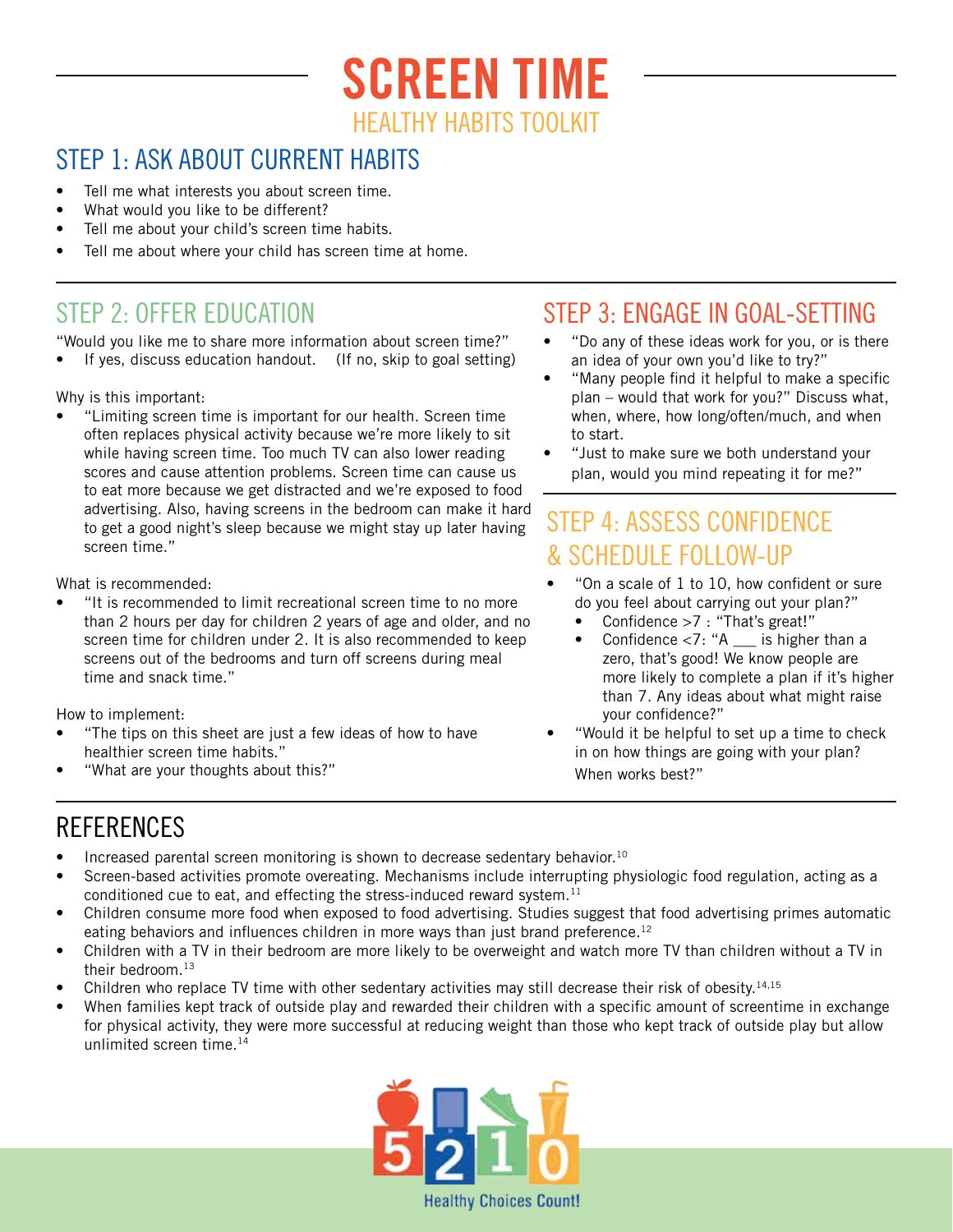# **PHYSICAL ACTIVITY** HEALTHY HABITS TOOLKIT

#### STEP 1: ASK ABOUT CURRENT HABITS

- Tell me what interests you about physical activity.
- What would you like to be different?
- Tell me about your favorite activities to do together.
- Tell me about any sports or activities your child participates in.

#### STEP 2: OFFER EDUCATION

"Would you like me to share more information about physical activity?"

If yes, discuss education handout. (If no, skip to goal setting)

Why is this important:

- "Physical activity helps children keep their heart and lungs healthy, and makes their bones and muscles stronger. Children that are active tend to be healthier, which can also make them better learners. It can also help reduce stress, and help children feel good about themselves."
- "Regular physical activity can help prevent diseases like type 2 diabetes, heart disease, and cancer. Children are more likely to do physical activity if it's fun and when parents are supportive or participate, too."

What is recommended:

- "It is recommended that children have at least 1 hour of physical activity every day."
- "For younger children, ages 2-5, the 1 hour can be from play and other physical activities. For older children, ages 6-17, physical activity should include different types like aerobic, musclestrengthening, and bone-strengthening."

How to implement:

- "The tips on this sheet are just a few ideas for getting physical activity."
- "What are your thoughts about this?"

#### STEP 3: ENGAGE IN GOAL-SETTING

- "Do any of these ideas work for you, or is there an idea of your own you'd like to try?"
- "Many people find it helpful to make a specific plan – would that work for you?" Discuss what, when, where, how long/often/ much, and when to start.
- "Just to make sure we both understand your plan, would you mind repeating it for me?"

#### STEP 4: ASSESS CONFIDENCE & SCHEDULE FOLLOW-UP

- "On a scale of 1 to 10, how confident or sure do you feel about carrying out your plan?"
	- Confidence >7 : "That's great!"
	- Confidence  $<$ 7: "A  $\_\_$  is higher than a zero, that's good! We know people are more likely to complete a plan if it's higher than 7. Any ideas about what might raise your confidence?"
- "Would it be helpful to set up a time to check in on how things are going with your plan? When works best?"

- The American Academy of Pediatrics recommends that children ages 2 to 18 years old should participate in at least 60 minutes of planned, supervised, physical activity or active play per day.16
- Abnormal triglyceride levels, defined as >110mg/dL for adolescents and abnormal high-density lipoprotein levels, defined as <40 mg/dL, respond to increased physical activity.16
- Studies found that parental support for the child's physical activity is the most important factor for increased physical activity.<sup>17</sup>
- Physical activity has been shown to alleviate symptoms of mild to moderate depression and anxiety. It is also associated with promoting mental health and well-being in children and adolescents in ways such as improving self-concept and confidence.18
- Sixth graders that participated in more vigorous physical activity on a regular basis were correlated to higher grades than those who did not.<sup>19</sup>
- Studies show that higher rates of physical activity are correlated with better motor control and physical functioning in school-aged children.<sup>20</sup>
- An overall decline in physical activity in childern is associated with an increased incidence of Type 2 Diabetes Mellitus; higher levels of moderate to vigourous phsyical activity and lower screen time have been found to be beneficial to insulin sensitivity through their effect on adiposity levels.<sup>21</sup>

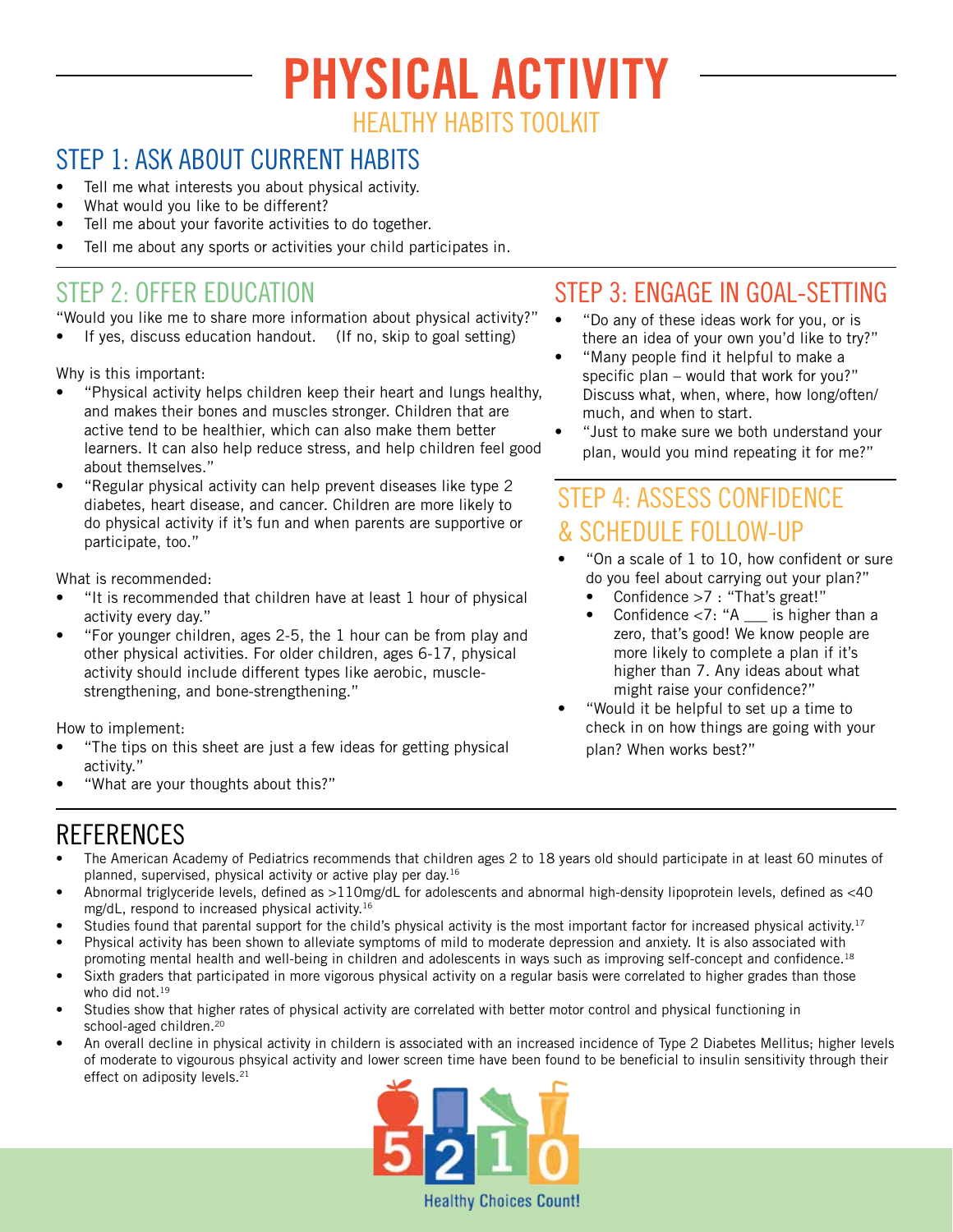## **SLEEP** HEALTHY HABITS TOOLKIT

#### STEP 1: ASK ABOUT CURRENT HABITS

- Tell me what interests you about sleep.
- What would you like to be different?
- Tell me about your child's bedtime routine.
- Tell me about what your child does in the evening before getting ready for bed.

#### STEP 2: OFFER EDUCATION

"Would you like me to share more information about sleep?"

If yes, discuss education handout. (If no, skip to goal setting)

Why is this important:

- "The amount of rest we give our bodies at night is very important for our health. Sleep is needed to maintain our body's everyday activities."
- "Sleep can also influence our eating habits. Not getting enough sleep can lead to eating more during the day and other health concerns."
- "Having a consistent bedtime routine, going to bed earlier, and keeping screens like TVs and cell phones out of the bedroom have all been shown to help children sleep better and maintain a healthy weight."

What is recommended:

• "The amount of sleep recommended for a child depends on their age. Your child should be getting hours of sleep." (Reference handout for sleep recommendations.)

How to implement:

- "The tips on this sheet can be helpful for making sure your child gets a good night's sleep, like keeping the same sleep schedule and creating a good sleep environment in your child's bedroom."
- "What are your thoughts about this?"

#### STEP 3: ENGAGE IN GOAL-SETTING

- "Do any of these ideas work for you, or is there an idea of your own you'd like to try?"
- "Many people find it helpful to make a specific plan – would that work for you?" Discuss what, when, where, how long/often/much, and when to start.
- "Just to make sure we both understand your plan, would you mind repeating it for me?"

#### STEP 4: ASSESS CONFIDENCE & SCHEDULE FOLLOW-UP

- "On a scale of 1 to 10, how confident or sure do you feel about carrying out your plan?"
	- Confidence >7 : "That's great!"
	- Confidence  $< 7:$  "A is higher than a zero, that's good! We know people are more likely to complete a plan if it's higher than 7. Any ideas about what might raise your confidence?"
- "Would it be helpful to set up a time to check in on how things are going with your plan? When works best?"

- Children with shorter sleep cycles and later bedtimes are more likely to be obese and gain weight over time.<sup>22</sup>
- Short sleep duration is associated with increased appetite and increased food take. Therefore, less sleep could result in diminished self-regulation of appetite in children, thus increasing the risk for overeating.<sup>23</sup>
- Bedtime routines are important. Studies have found a correlation between consistent sleep schedules and a lower rate of increase in BMI.25
- Children who go to bed later and have a TV in their room are more likely to have a greater BMI than those who go to bed at a normal time or do not have a TV in their room.<sup>24</sup>
- Childhood sleep habits may have a long-term effect on weight, even into adulthood. When children were followed from ages 5 to 32, studies found that each hour of reduction in sleep during childhood was associated with a 50% higher risk of obesity at age 32.26

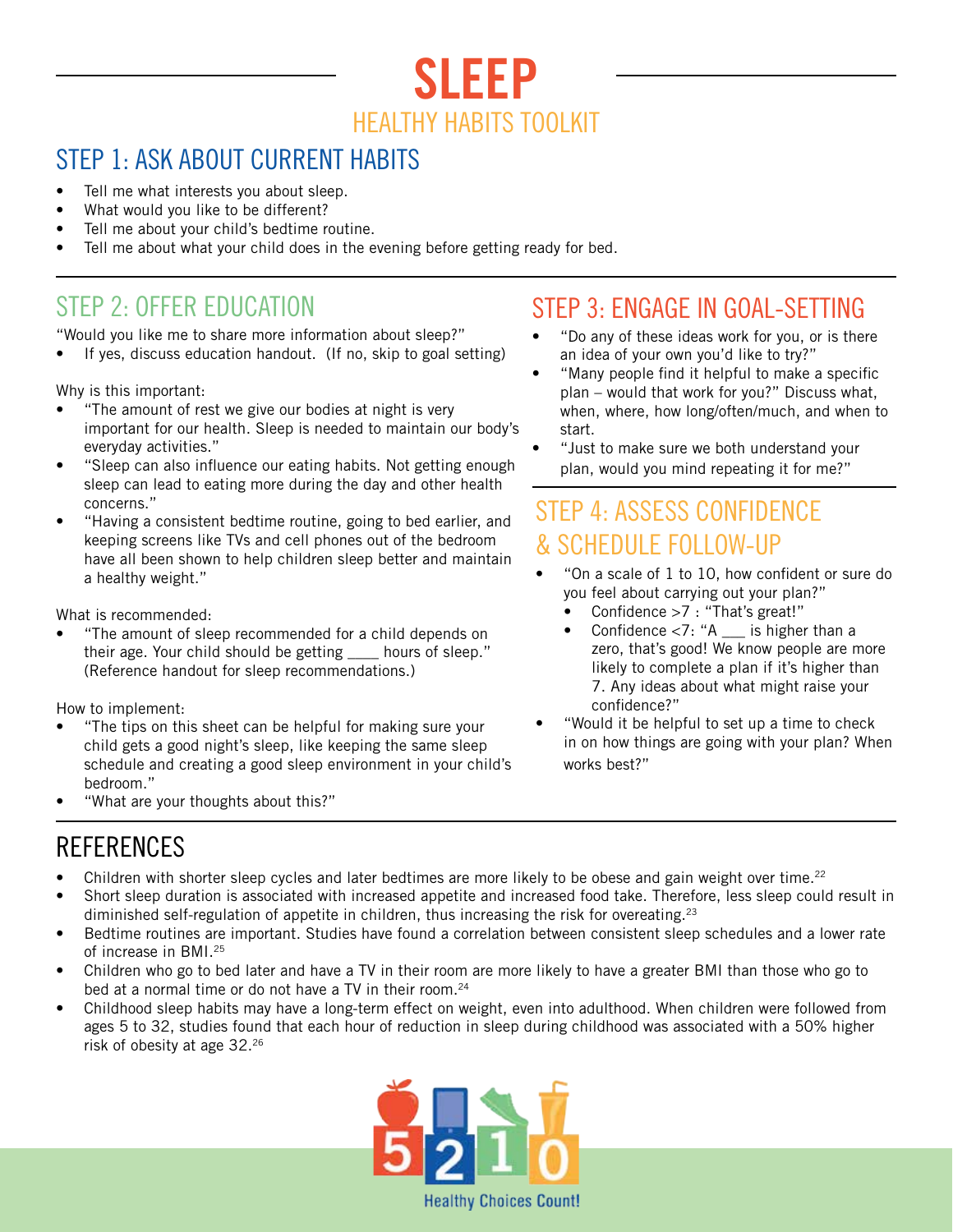## **HEALTHY EATING STYLES** HEALTHY HABITS TOOLKIT

#### STEP 1: ASK ABOUT CURRENT HABITS

- Tell me what interests you about healthy eating styles.
- What would you like to be different?
- Tell me about fruits and vegetables your child likes to eat.
- Tell me about a typical dinner meal for your family.

## STEP 2: OFFER EDUCATION

"Would you like me to share more information about choosing a healthy eating style?"

If yes, discuss education handout. (If no, skip to goal setting)

Why is this important:

- "What we eat and drink matters for our bodies. A healthy eating style is important for helping children grow and for having energy to do well in school and be physically active."
- "Healthy eating styles, especially including fruits and vegetables, can also help prevent diseases like type 2 diabetes, cancer, and heart disease."

What is recommended:

- "Eating a variety of foods helps make sure we get all the nutrition we need and using our plate can help us to do that. It's recommended to make half of our plate fruits and vegetables, about a quarter of our plate lean protein, and about a quarter of our plate grains, especially whole grains. It's also important to have 2-3 servings of low-fat or fat-free dairy every day."
- "The Nutrition Facts Label is also helpful to use. We want to limit foods high in saturated fat, sodium, and added sugar, and eat foods that help us get enough vitamins, minerals, and fiber."

How to implement:

- "The tips on this sheet are just a few ideas of how to have a healthy eating style."
- "What are your thoughts about this?"

#### STEP 3: ENGAGE IN GOAL-SETTING

- "Do any of these ideas work for you, or is there an idea of your own you'd like to try?"
- "Many people find it helpful to make a specific plan – would that work for you?" Discuss what, when, where, how long/often/ much, and when to start.
- "Just to make sure we both understand your plan, would you mind repeating it for me?"

### STEP 4: ASSESS CONFIDENCE & SCHEDULE FOLLOW-UP

- "On a scale of 1 to 10, how confident or sure do you feel about carrying out your plan?"
	- Confidence >7 : "That's great!"
	- Confidence  $\langle 7:$  "A \_\_\_ is higher than a zero, that's good! We know people are more likely to complete a plan if it's higher than 7. Any ideas about what might raise your confidence?"
- "Would it be helpful to set up a time to check in on how things are going with your plan? When works best?"

- For obesity management: Long term changes in diet quality in overweight or obese children are inversely associated with BMI scores.
- Processed foods, fast foods, and other foods that are high in fats and sugar provide no nutritional benefits and should be substituted with whole and unprocessed foods.
- Fruits and vegetables have not been correlated directly to BMI, but provide many important nutrients, and increase of intake in these food groups is beneficial for the patient.
- If the child does not consume <2 servings of meat or meat alternatives (beans, eggs, nuts, seeds) per day, the child is missing out on B vitamins, iron and zinc that come in these foods. Low intake of protein rich foods may impair growth, and cause delayed growth and sexual maturation.
- If the child does not consume the proper amount of calcium, they are missing out on an important source of proteins, vitamins, and other minerals. Low intake of milk and calcium may reduce bone mass and increase risk of osteoporosis.

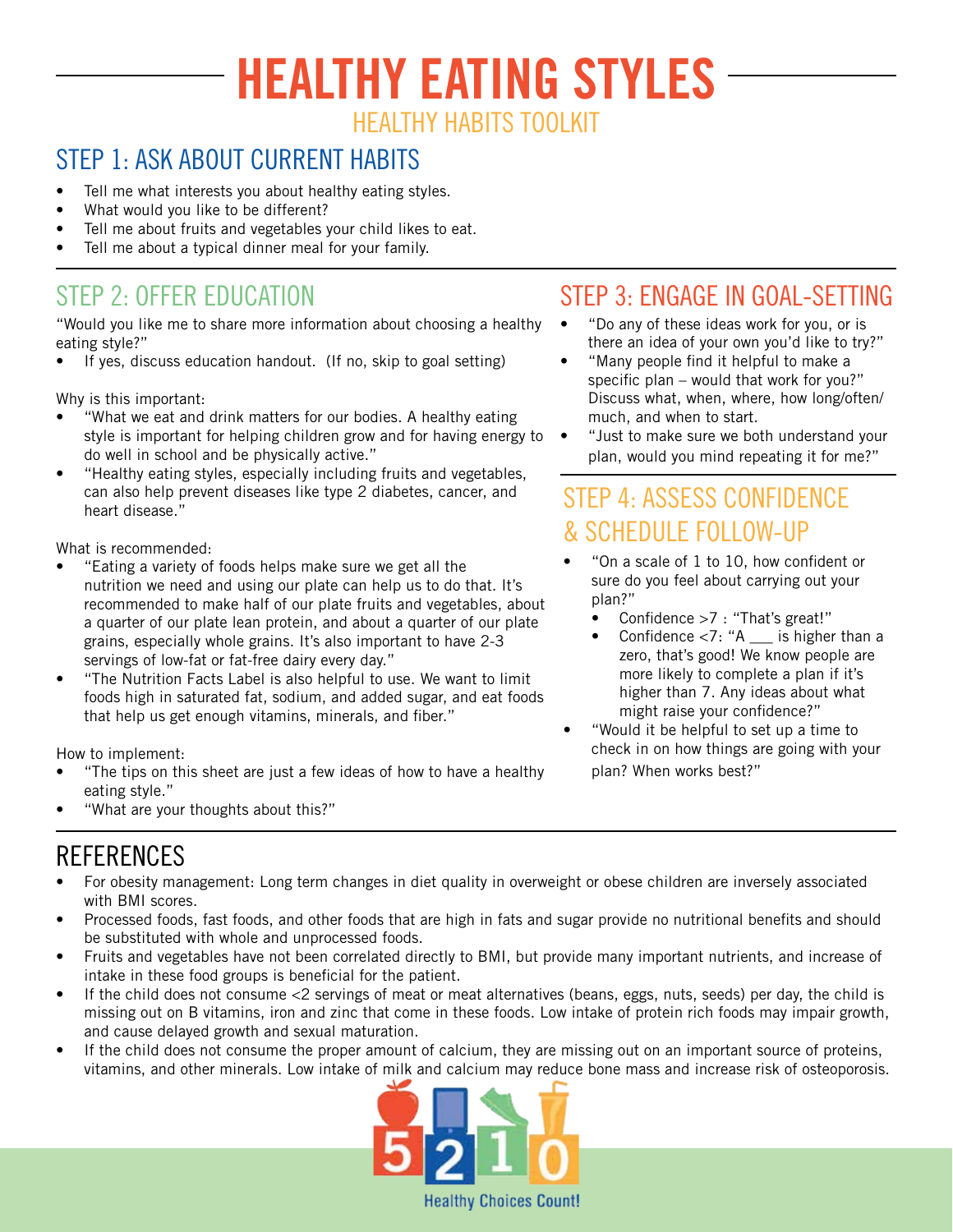# **PORTION SIZES** HEALTHY HABITS TOOLKIT

#### STEP 1: ASK ABOUT CURRENT HABITS

- Tell me what interests you about portion sizes.
- What would you like to be different?
- Tell me about typical portions of foods your child has for dinner.
- Tell me about your child's typical eating schedule and level of hunger throughout the day.

#### STEP 2: OFFER EDUCATION

"Would you like me to share more information about healthy portion sizes?"

If yes, discuss education handout. (If no, skip to goal setting)

Why is this important:

• "Portion sizes, especially when dining out, are often larger than what we really need. Starting with smaller portion sizes and paying attention to hunger and fullness signals can help us eat the amount of food we need."

What is recommended:

• "Using your child's hand as a guide for serving sizes is a good starting point. Provide one serving of each food at a meal on their plate. If they are still hungry after finishing that, they can have more fruits and vegetables only"

How to implement:

- "The tips on this sheet are just a few ideas of how to serve healthy portions and how to help your child listen to their body to know when they are hungry or full."
- "What are your thoughts about this?"

#### STEP 3: ENGAGE IN GOAL-SETTING

- "Do any of these ideas work for you, or is there an idea of your own you'd like to try?"
- "Many people find it helpful to make a specific plan would that work for you?" Discuss what, when, where, how long/ often/much, and when to start.
- "Just to make sure we both understand your plan, would you mind repeating it for me?"

#### STEP 4: ASSESS CONFIDENCE & SCHEDULE FOLLOW-UP

- "On a scale of 1 to 10, how confident or sure do you feel about carrying out your plan?"
	- Confidence >7 : "That's great!"
	- Confidence <7: "A \_\_\_ is higher than a zero, that's good! We know people are more likely to complete a plan if it's higher than 7. Any ideas about what might raise your confidence?"
- "Would it be helpful to set up a time to check in on how things are going with your plan? When works best?"

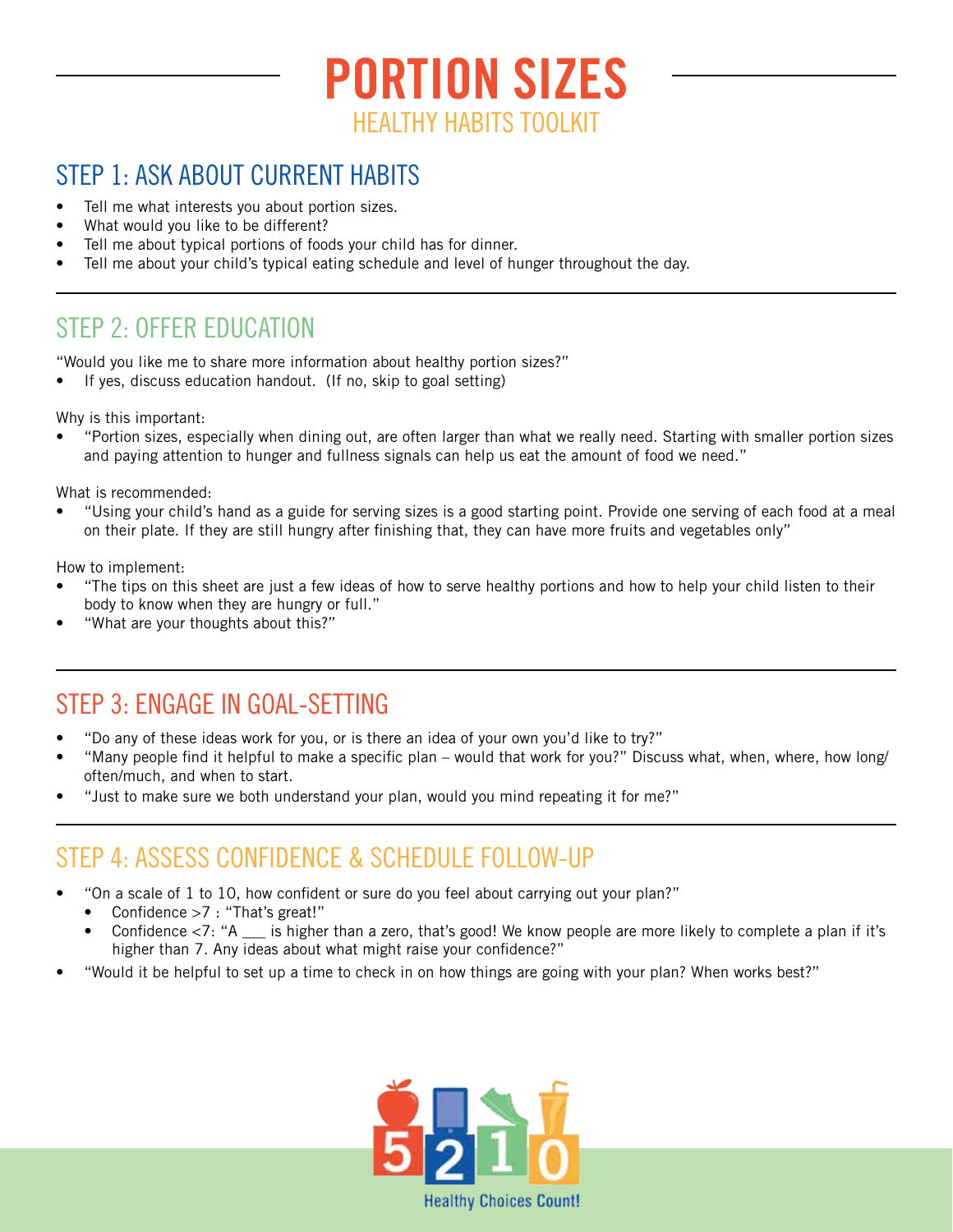## **BREAKFAST & REGULAR MEALS** HEALTHY HABITS TOOLKIT

#### STEP 1: ASK ABOUT CURRENT HABITS

- Tell me what interests you about breakfast and regular meals.
- What would you like to be different?
- Tell me about your child's typical breakfast.
- Tell me about your child's typical day of eating and meals

#### STEP 2: OFFER EDUCATION

"Would you like me to share more information about breakfast and regular meals?"

If yes, discuss education handout. (If no, skip to goal setting)

#### Why is this important:

- "A healthy breakfast gives your child the nutrition their body needs to start the day. Children who eat breakfast are more likely to do well in school, have an overall better mood, eat healthier during the day, and have a healthy weight. They're also more likely to have better problem-solving skills, be more physically active, and miss fewer days of school."
- "Also, eating breakfast, lunch, and dinner gives the body the energy and nutrition it needs throughout the day. Skipping meals can actually cause your child to eat more than needed during the day."

#### What is recommended:

• "It's recommended that children eat 3 regular meals per day, including eating a well-balanced breakfast every day. Try to include at least 2 different food groups in your child's breakfast."

How to implement:

- "The tips on this sheet can be helpful for eating breakfast and regular meals."
- "What are your thoughts about this?"

#### STEP 3: ENGAGE IN GOAL-SETTING

- "Do any of these ideas work for you, or is there an idea of your own you'd like to try?"
- "Many people find it helpful to make a specific plan – would that work for you?" Discuss what, when, where, how long/often/much, and when to start.
- "Just to make sure we both understand your plan, would you mind repeating it for me?"

#### STEP 4: ASSESS CONFIDENCE & SCHEDULE FOLLOW-UP

- "On a scale of 1 to 10, how confident or sure do you feel about carrying out your plan?"
	- Confidence >7 : "That's great!"
	- Confidence  $<$ 7: "A  $_{\text{max}}$  is higher than a zero, that's good! We know people are more likely to complete a plan if it's higher than 7. Any ideas about what might raise your confidence?"
- "Would it be helpful to set up a time to check in on how things are going with your plan? When works best?"

- Eating breakfast before school is associated with lower BMI, lower probability of overweight and lower probability of obesity.27
- The American Dietetic Association states that children who eat a healthy, well-balanced breakfast are more likely to meet daily nutrient requirements, concentrate better, have better problem-solving skills, have better hand-eye coordination, be more alert, be more creative, miss fewer days of school and be more physically active.<sup>28</sup>
- Children who skip breakfast tend to have poorer nutrient intake than those who eat breakfast. Eating breakfast regularly has been linked with greater intake of fiber, calcium, iron, vitamin C and lower intake of fat, cholesterol, and sodium.<sup>29</sup>